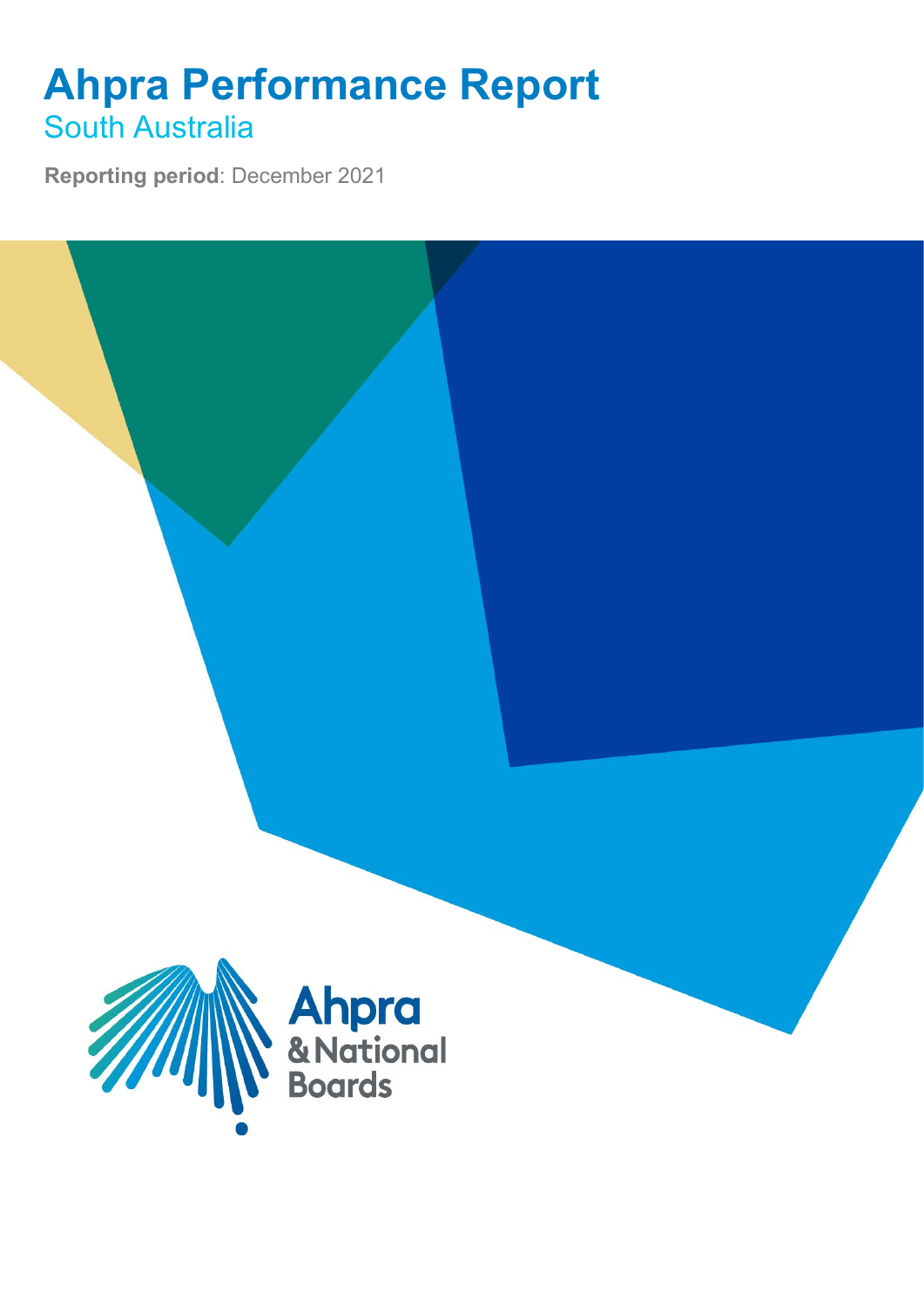### **Registration of health practitioners**





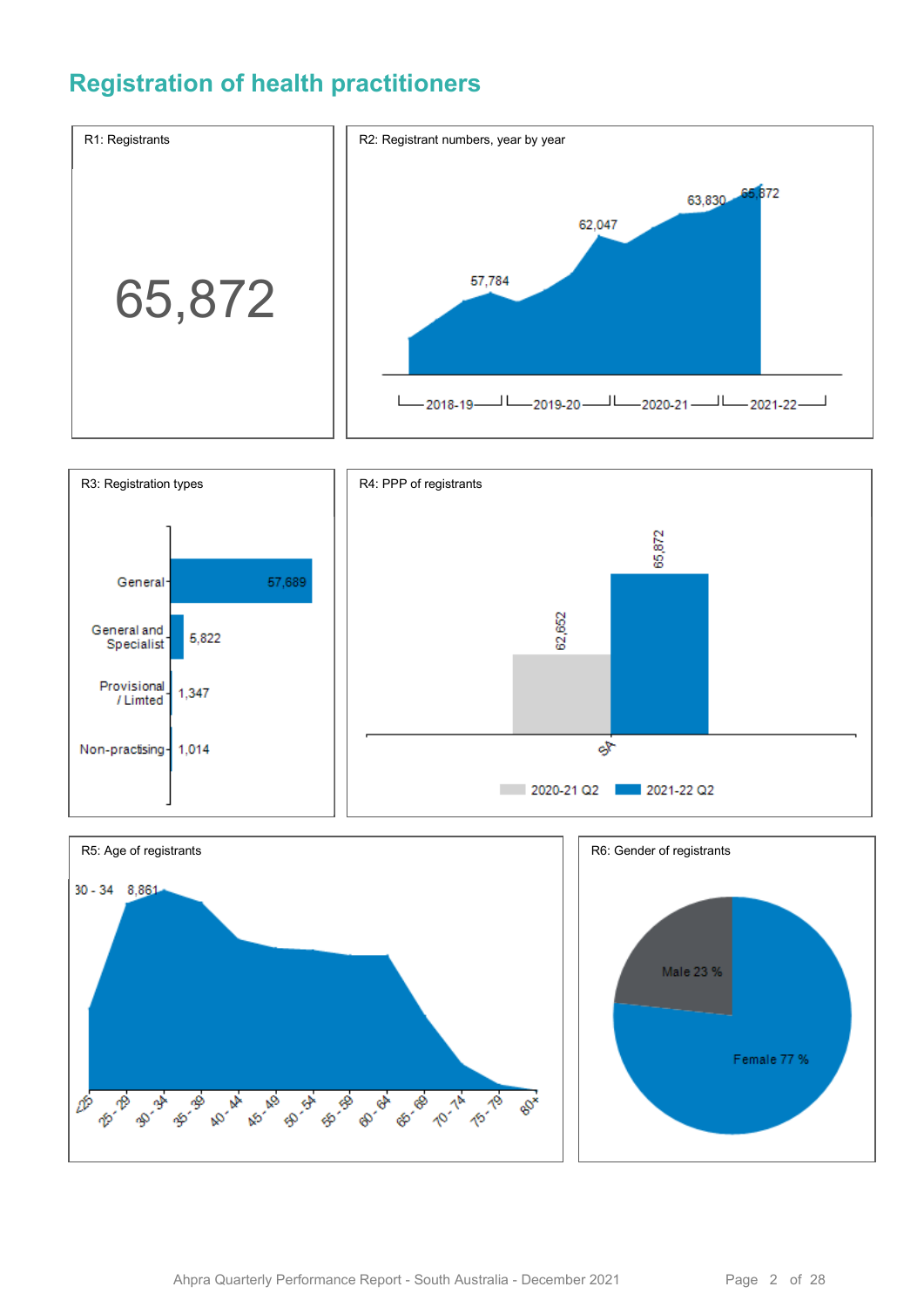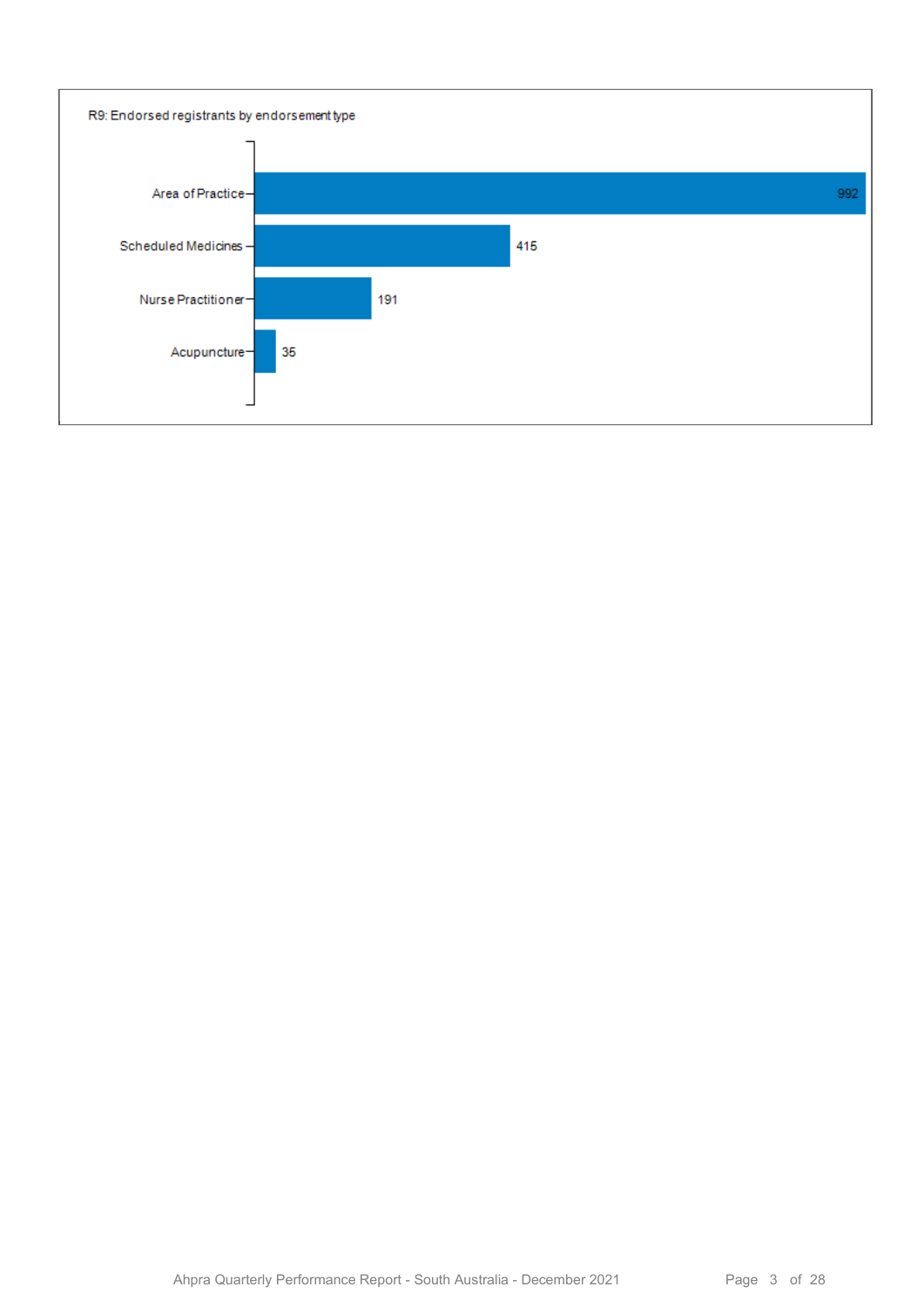## **Applications for registration**







| FY / Qtr       | 2020-21 | 2021-22 (YTD) | $\Delta$ | #     | $\frac{9}{6}$ |
|----------------|---------|---------------|----------|-------|---------------|
| Q1             | 529     | 580           | ↑        | 51    | 10%           |
| Q <sub>2</sub> | 1,354   | 1,094         | ↓        | (260) | (19%)         |
| Q <sub>3</sub> | 423     |               |          |       |               |
| Q4             | 374     |               |          |       |               |



| FY / Qtr       | 2020-21 | 2021-22 (YTD) | Δ | #    | $\%$ |
|----------------|---------|---------------|---|------|------|
| Q <sub>1</sub> | 962     | 927           | ↓ | (35) | (4%) |
| Q2             | 2,817   | 3,205         | ↑ | 388  | 14%  |
| Q <sub>3</sub> | 1,237   |               |   |      |      |
| Q4             | 1,183   |               |   |      |      |
| <b>YTD</b>     | 3,779   | 4,132         | ↑ | 353  | 9%   |



| FY / Qtr       | 2020-21 | 2021-22 (YTD) | Δ | #     | $\%$  |
|----------------|---------|---------------|---|-------|-------|
| Q <sub>1</sub> | 862     | 731           | ↓ | (131) | (15%) |
| Q <sub>2</sub> | 1,997   | 2,697         | ↑ | 700   | 35%   |
| Q <sub>3</sub> | 2,171   |               |   |       |       |
| Q4             | 1,234   |               |   |       |       |
| <b>YTD</b>     | 2,859   | 3,428         | ↑ | 569   | 20%   |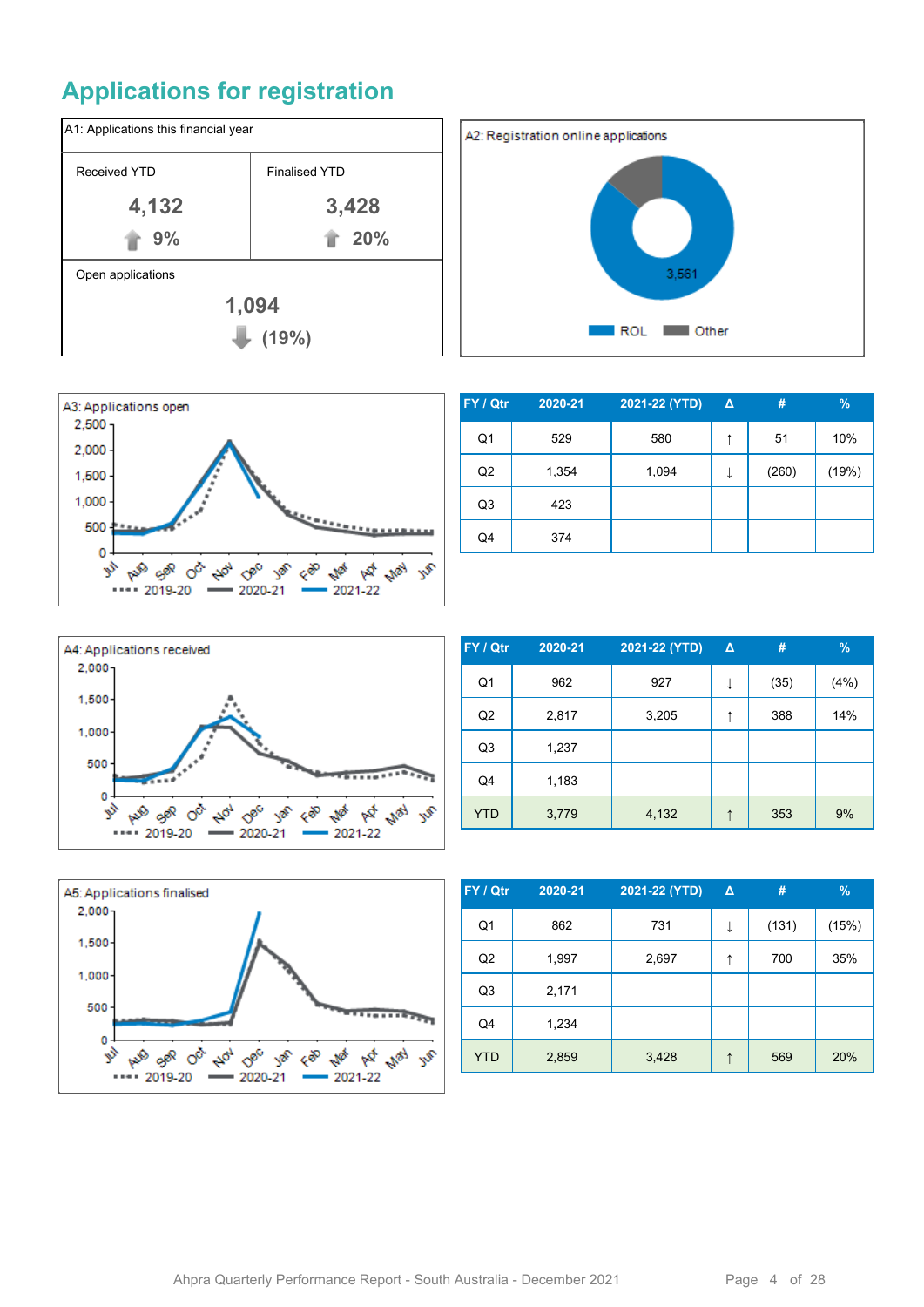



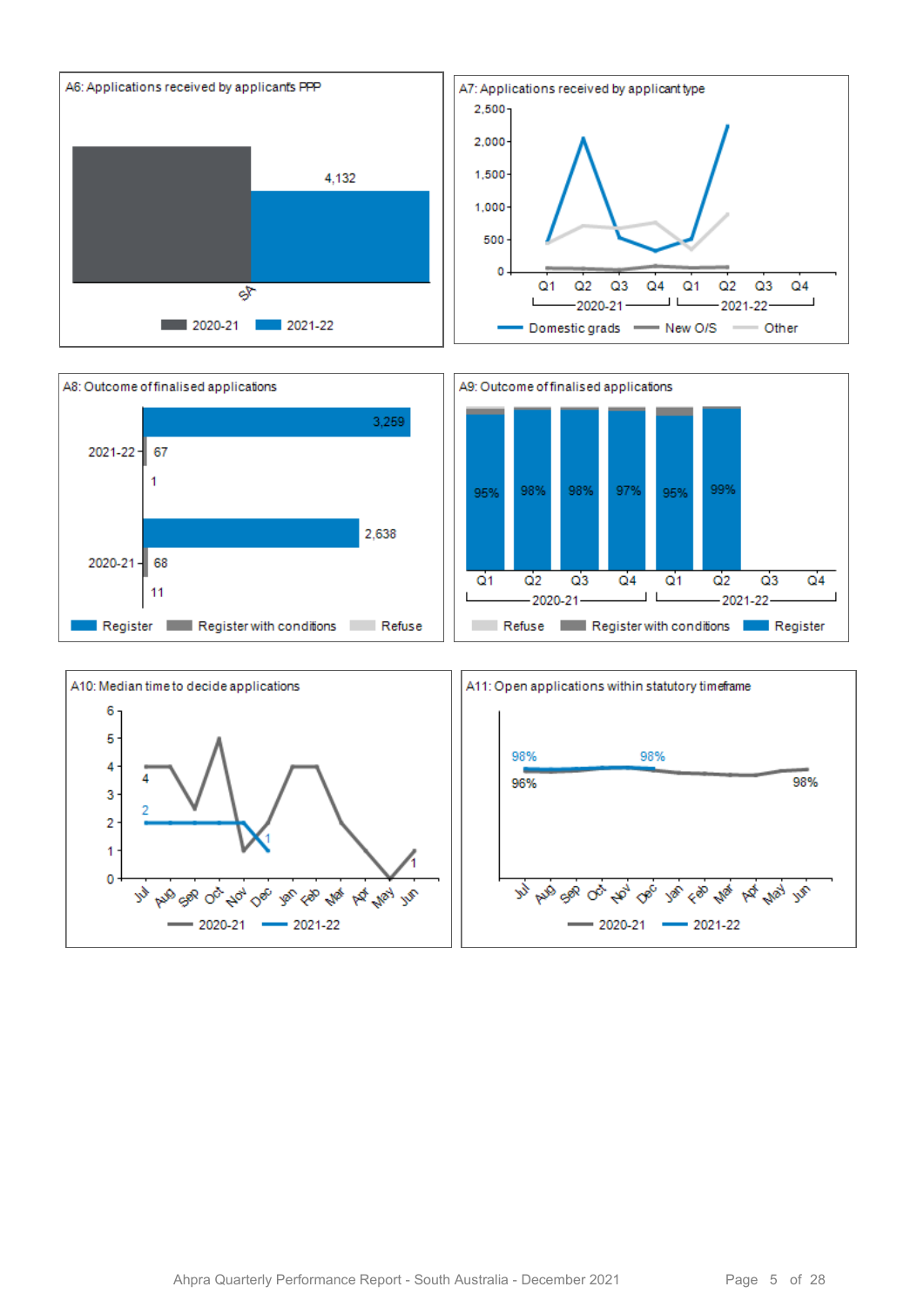#### **Endorsement Applications for Registration**



| FY / Qtr       | 2020-21 | 2021-22 (YTD) | Δ | #     | %     |
|----------------|---------|---------------|---|-------|-------|
| Q <sub>1</sub> | 9       | 6             | ↓ | -3    | (33%) |
| Q2             | 38      | 16            | ↓ | $-22$ | (58%) |
| Q3             | 8       |               |   |       |       |
| Q4             | 3       |               |   |       |       |



| FY / Qtr       | 2020-21 | 2021-22 (YTD) | $\Delta$ | # | $\frac{9}{6}$ |
|----------------|---------|---------------|----------|---|---------------|
| Q <sub>1</sub> | 28      | 34            | ↑        | 6 | 21%           |
| Q2             | 61      | 64            | ↑        | 3 | 5%            |
| Q <sub>3</sub> | 23      |               |          |   |               |
| Q4             | 20      |               |          |   |               |
| <b>YTD</b>     | 89      | 98            | ↑        | 9 | 10%           |



| FY / Qtr       | 2020-21 | 2021-22 (YTD) | $\Delta$ | #              | $\frac{9}{6}$ |
|----------------|---------|---------------|----------|----------------|---------------|
| Q1             | 27      | 19            | ↓        | (8)            | (30%)         |
| Q <sub>2</sub> | 32      | 34            | ↑        | $\overline{2}$ | 6%            |
| Q <sub>3</sub> | 58      |               |          |                |               |
| Q4             | 26      |               |          |                |               |
| <b>YTD</b>     | 59      | 53            | ↓        | (6)            | (10%)         |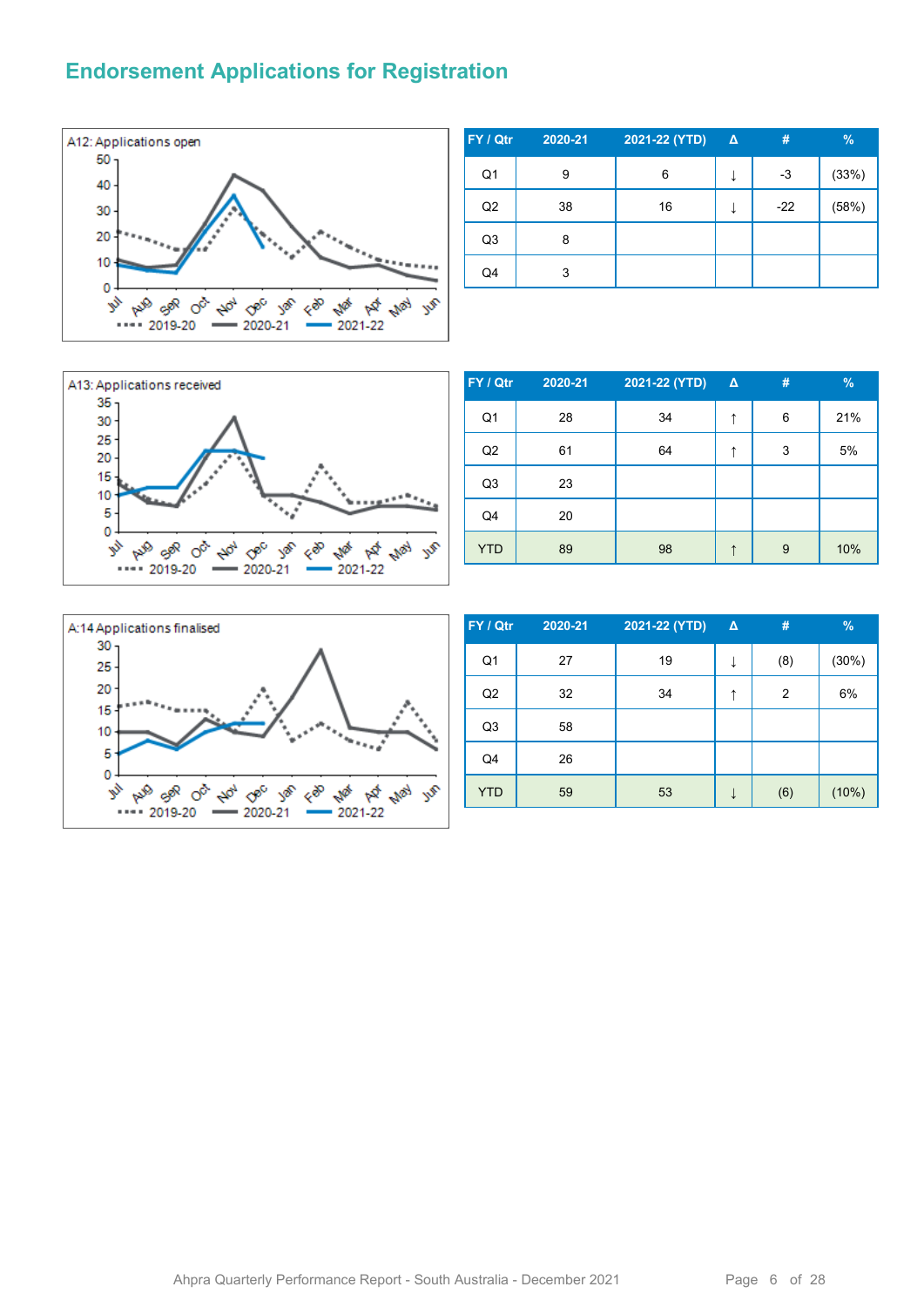#### **Notifications about Registrants**







| FY / Qtr       | 2020-21 | 2021-22 (YTD) | $\Delta$ | #   | $\%$ |
|----------------|---------|---------------|----------|-----|------|
| Q1             | 576     | 606           | ↑        | 30  | 5%   |
| Q <sub>2</sub> | 535     | 642           |          | 107 | 20%  |
| Q <sub>3</sub> | 508     |               |          |     |      |
| Q4             | 528     |               |          |     |      |



| FY / Qtr       | $2020 - 21$ | 2021-22 (YTD) | Δ | #  | $\%$ |
|----------------|-------------|---------------|---|----|------|
| Q <sub>1</sub> | 258         | 316           | ↑ | 58 | 22%  |
| Q <sub>2</sub> | 317         | 358           | ↑ | 41 | 13%  |
| Q <sub>3</sub> | 254         |               |   |    |      |
| Q4             | 267         |               |   |    |      |
| <b>YTD</b>     | 575         | 674           | ↑ | 99 | 17%  |



| FY / Qtr       | 2020-21 | 2021-22 (YTD) | $\Delta$ | #    | $\frac{9}{6}$ |
|----------------|---------|---------------|----------|------|---------------|
| Q <sub>1</sub> | 232     | 253           | ↑        | 21   | 9%            |
| Q2             | 364     | 330           | ↓        | (34) | (9%)          |
| Q <sub>3</sub> | 290     |               |          |      |               |
| Q4             | 252     |               |          |      |               |
| <b>YTD</b>     | 596     | 583           |          | (13) | (2%)          |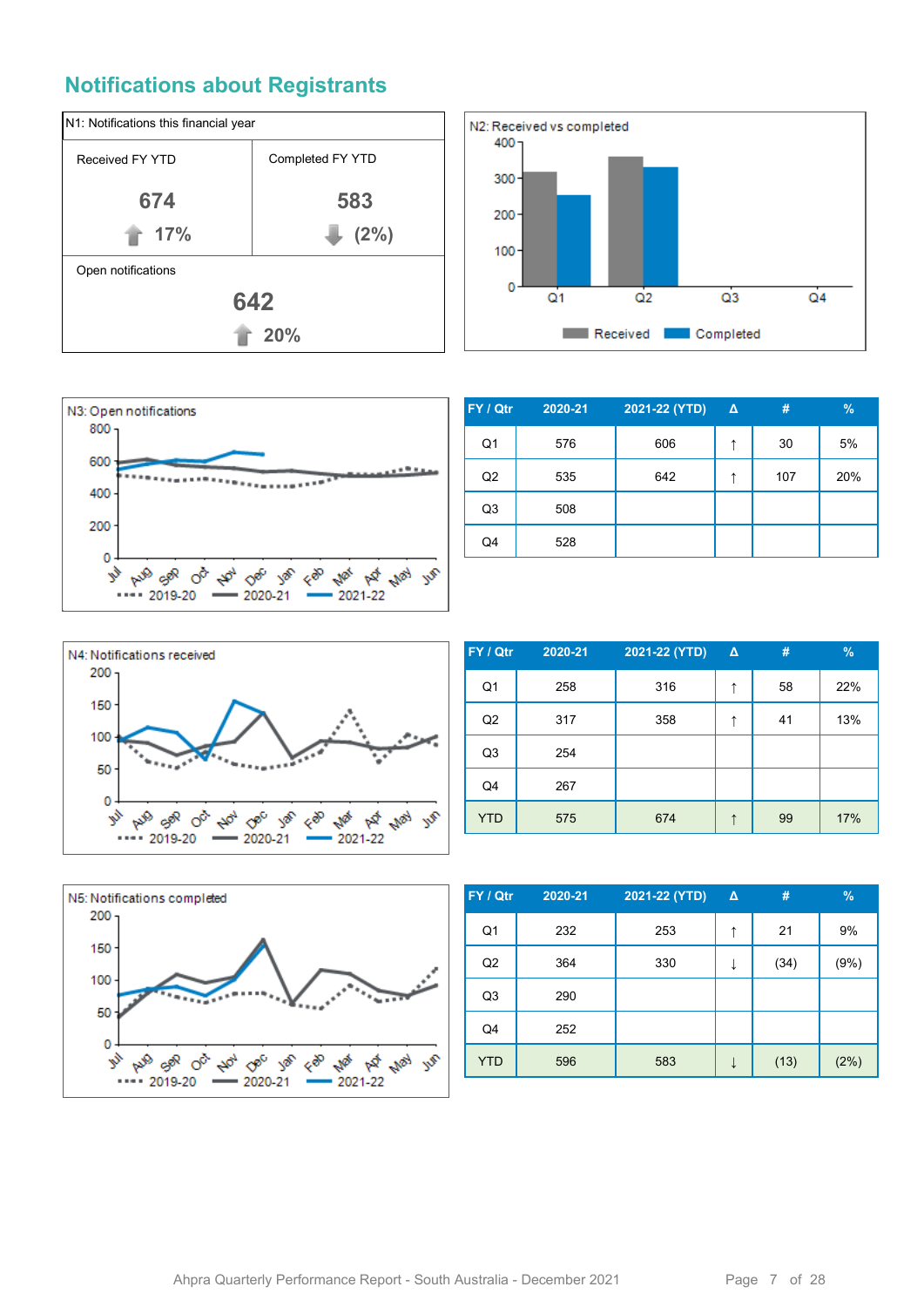#### **Immediate action analysis**





#### **Notification completion analysis**



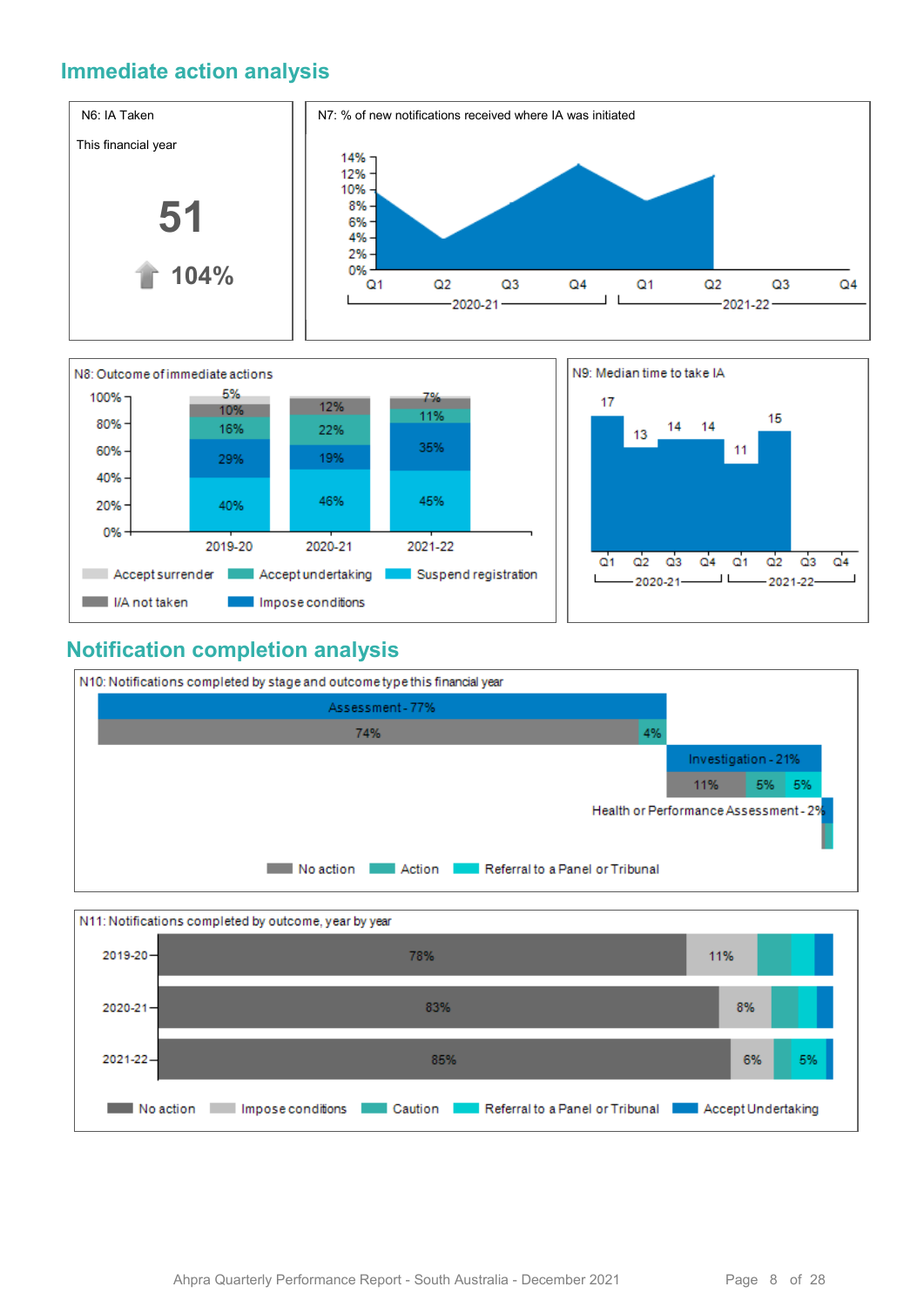#### **Notification timeliness analysis**









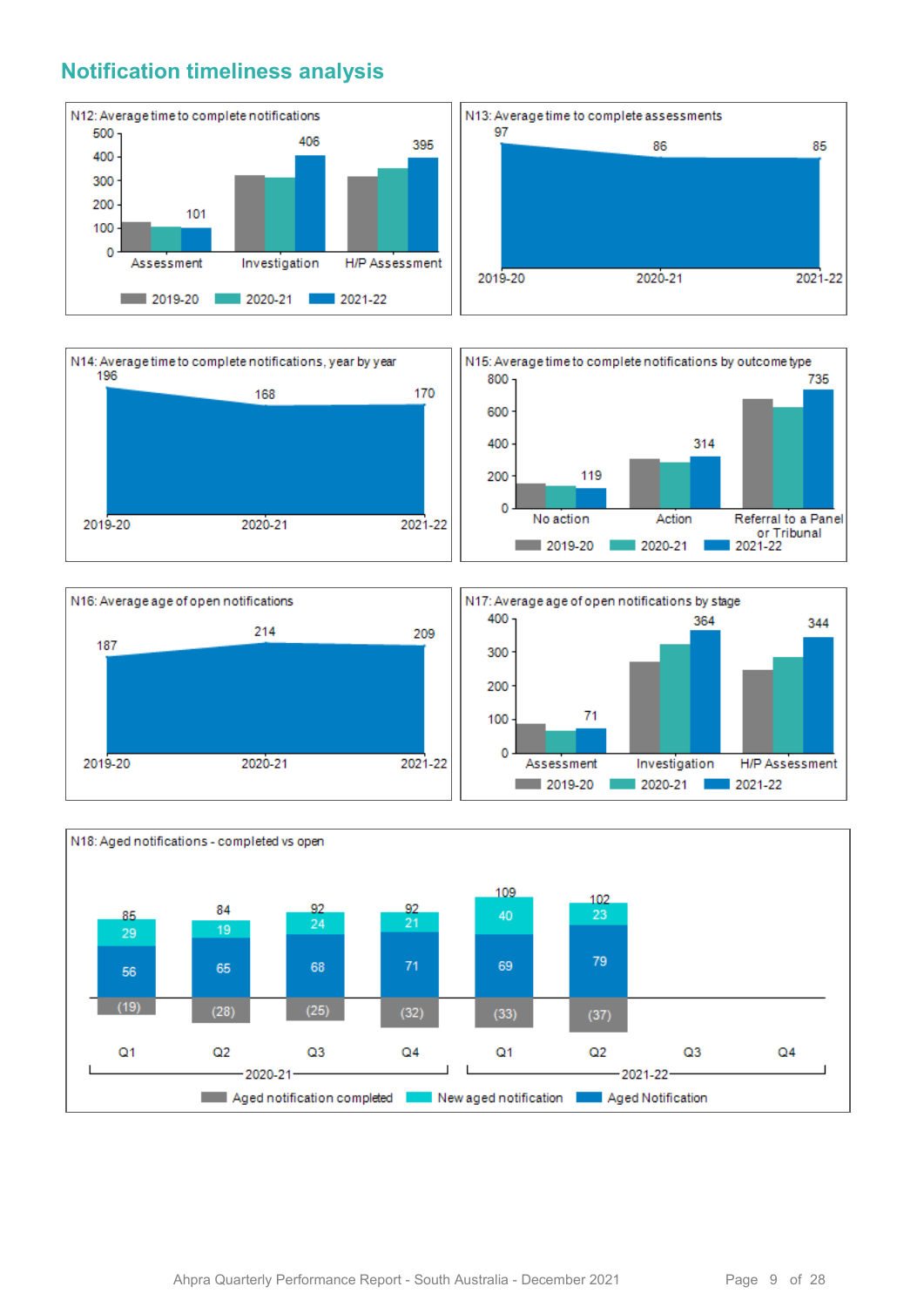#### **Tribunal matters**





| FY / Qtr       | 2020-21 | 2021-22 (YTD) | $\Delta$ | #  | $\frac{9}{6}$ |
|----------------|---------|---------------|----------|----|---------------|
| Q <sub>1</sub> | 39      | 59            | ↑        | 20 | 51%           |
| Q2             | 43      | 66            | ↑        | 23 | 53%           |
| Q <sub>3</sub> | 49      |               |          |    |               |
| Q4             | 48      |               |          |    |               |



| FY / Qtr       | 2020-21 | 2021-22 (YTD) | $\Delta$ | #  | %    |
|----------------|---------|---------------|----------|----|------|
| Q1             | 7       | 17            | ↑        | 10 | 143% |
| Q <sub>2</sub> | 9       | 15            |          | 6  | 67%  |
| Q3             | 6       |               |          |    |      |
| Q4             | 9       |               |          |    |      |
| <b>YTD</b>     | 16      | 32            |          | 16 | 100% |



| FY / Qtr       | 2020-21 | 2021-22 (YTD) | $\Delta$ | #   | $\frac{9}{6}$ |
|----------------|---------|---------------|----------|-----|---------------|
| Q <sub>1</sub> | 17      | 8             | ↓        | (9) | (53%)         |
| Q2             | 5       | 8             | ↑        | 3   | 60%           |
| Q <sub>3</sub> |         |               |          |     |               |
| Q4             | 10      |               |          |     |               |
| <b>YTD</b>     | 22      | 16            | ↓        | (6) | (27%)         |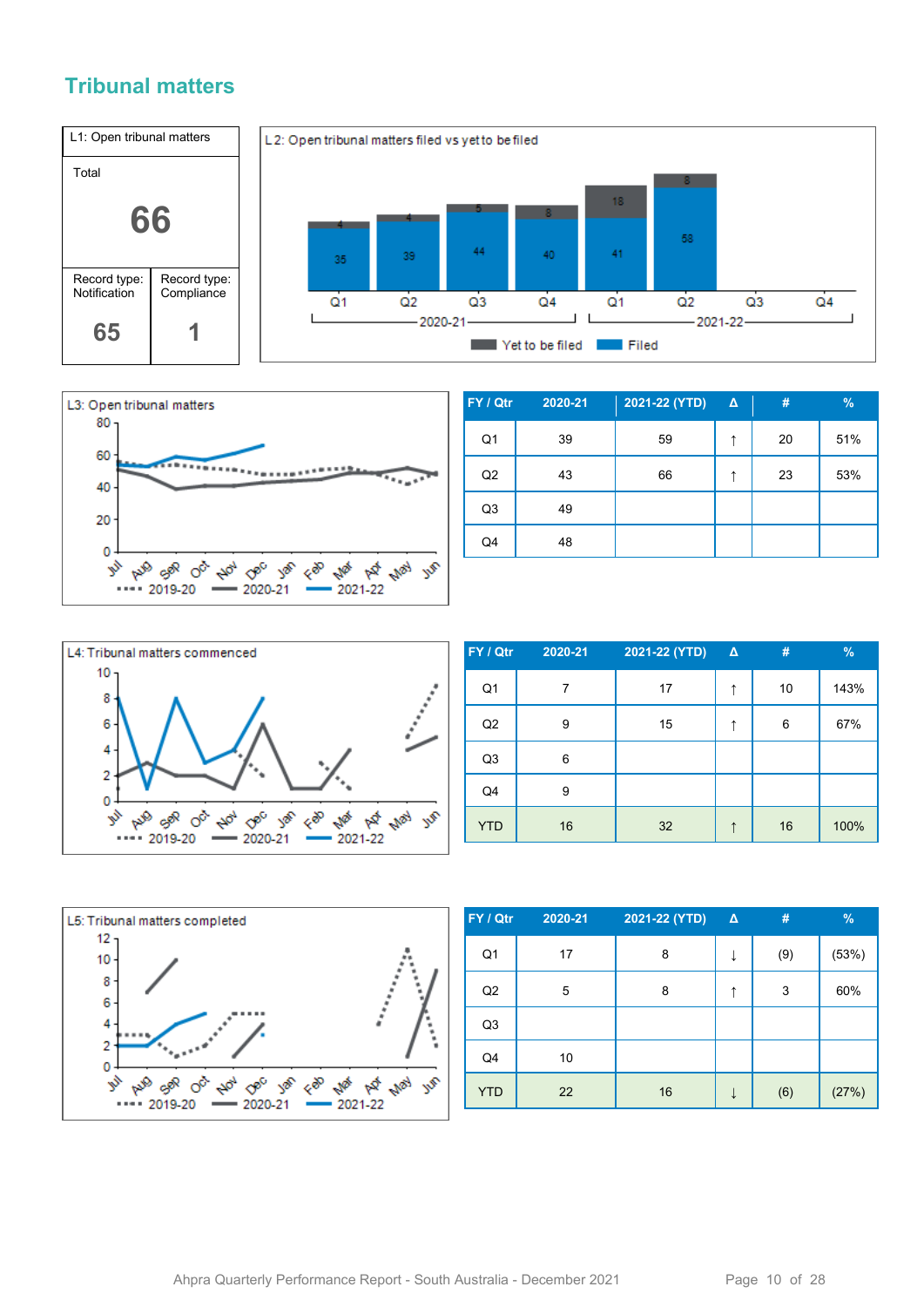







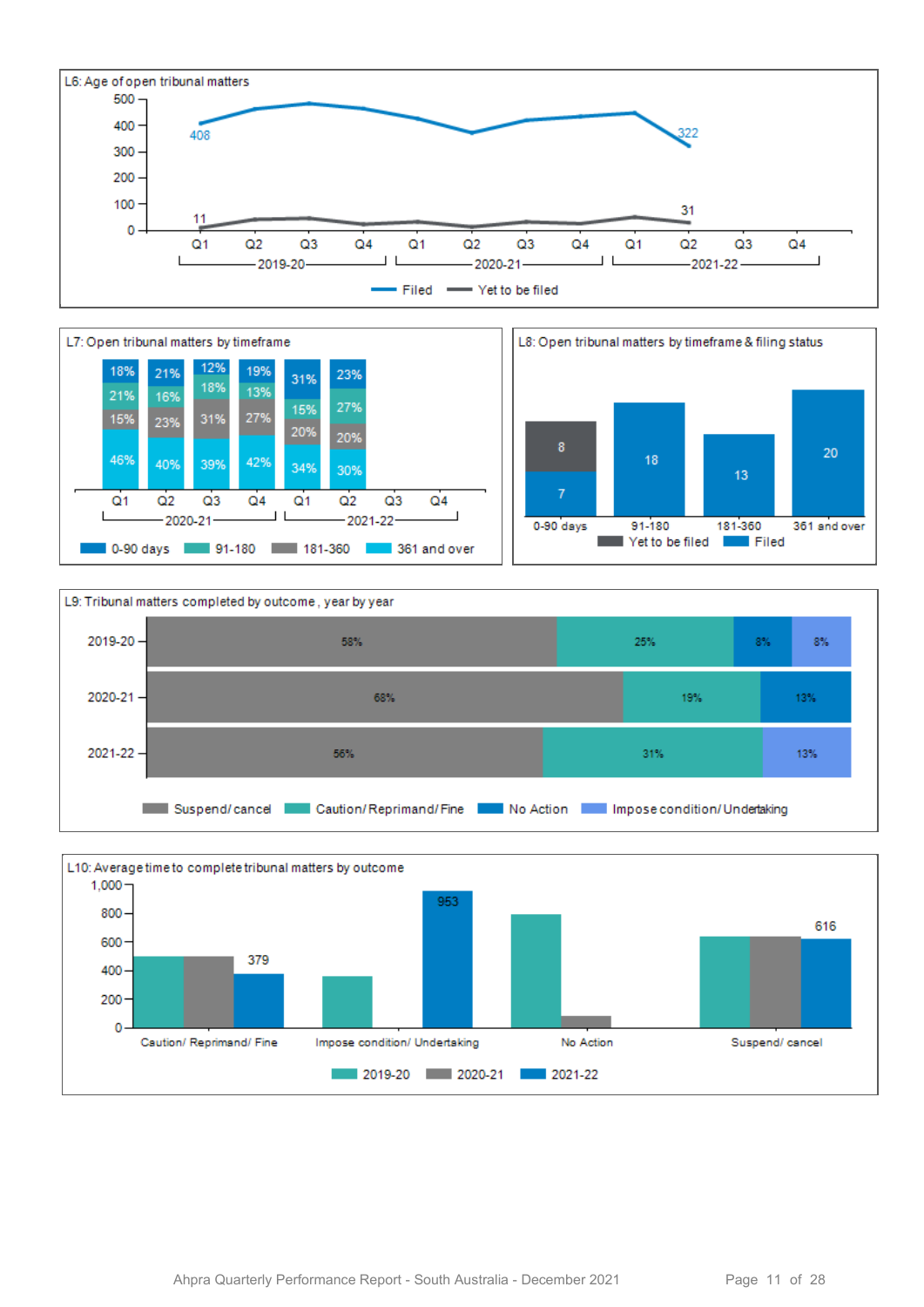#### **Panel matters**





| FY / Qtr       | 2020-21 | 2021-22 (YTD) | $\Delta$ | # | $\frac{9}{6}$ |
|----------------|---------|---------------|----------|---|---------------|
| Q <sub>1</sub> |         |               |          |   |               |
| Q2             |         |               |          |   |               |
| Q <sub>3</sub> |         |               |          |   |               |
| Q4             | 2       |               |          |   |               |



| FY / Qtr       | 2020-21 | 2021-22 (YTD) | $\Delta$ | # | $\frac{9}{6}$ |
|----------------|---------|---------------|----------|---|---------------|
| Q <sub>1</sub> |         |               |          |   |               |
| Q2             |         |               |          |   |               |
| Q <sub>3</sub> |         |               |          |   |               |
| Q4             |         |               |          |   |               |
| <b>YTD</b>     |         |               |          |   |               |



| FY / Qtr       | 2020-21 | 2021-22 (YTD) | $\mathbf{A}$ | # | $\frac{9}{6}$ |
|----------------|---------|---------------|--------------|---|---------------|
| Q <sub>1</sub> |         |               |              | 0 | 0%            |
| Q2             |         |               |              |   |               |
| Q <sub>3</sub> |         |               |              |   |               |
| Q4             |         |               |              |   |               |
| <b>YTD</b>     |         |               |              |   | 0%            |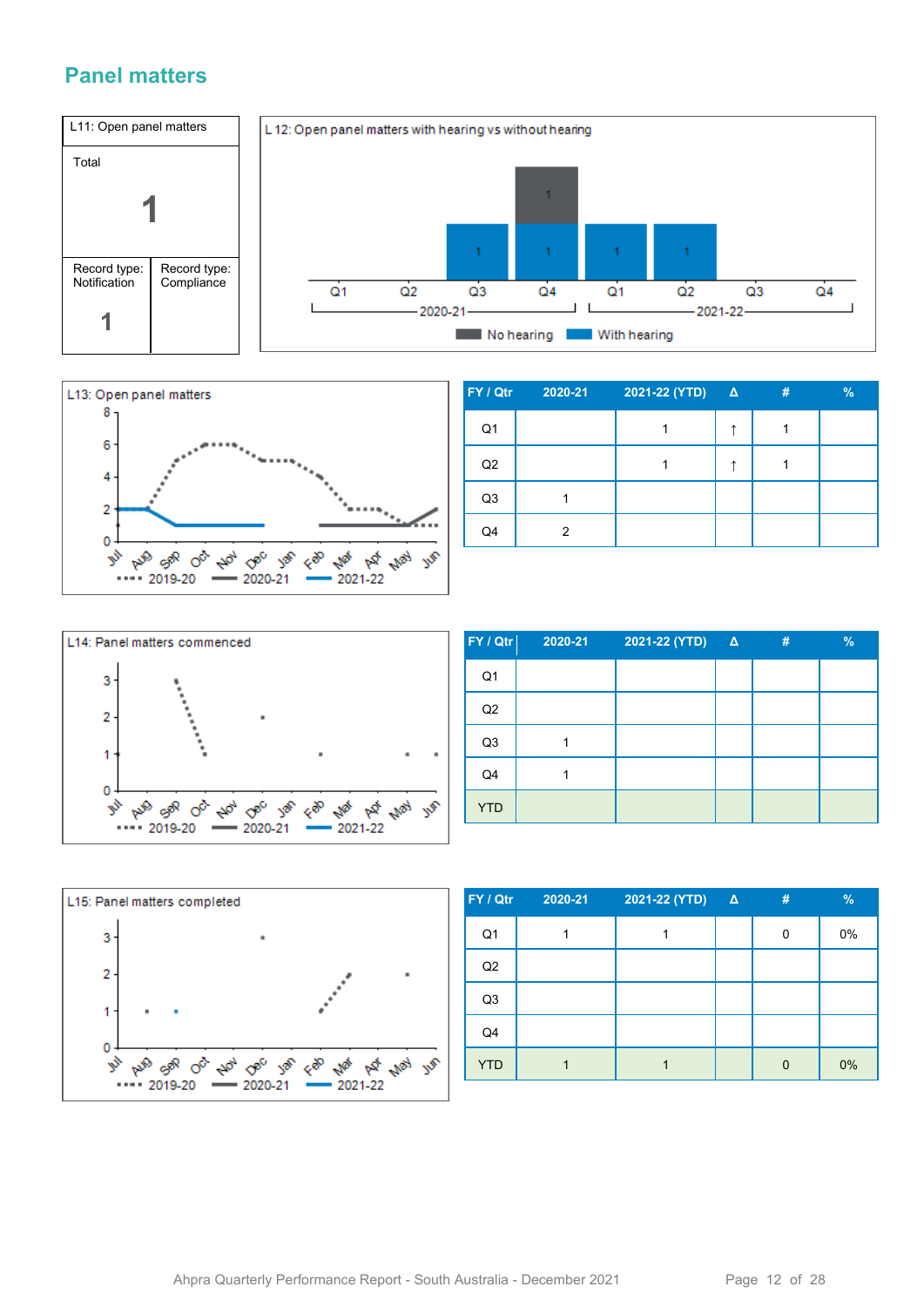







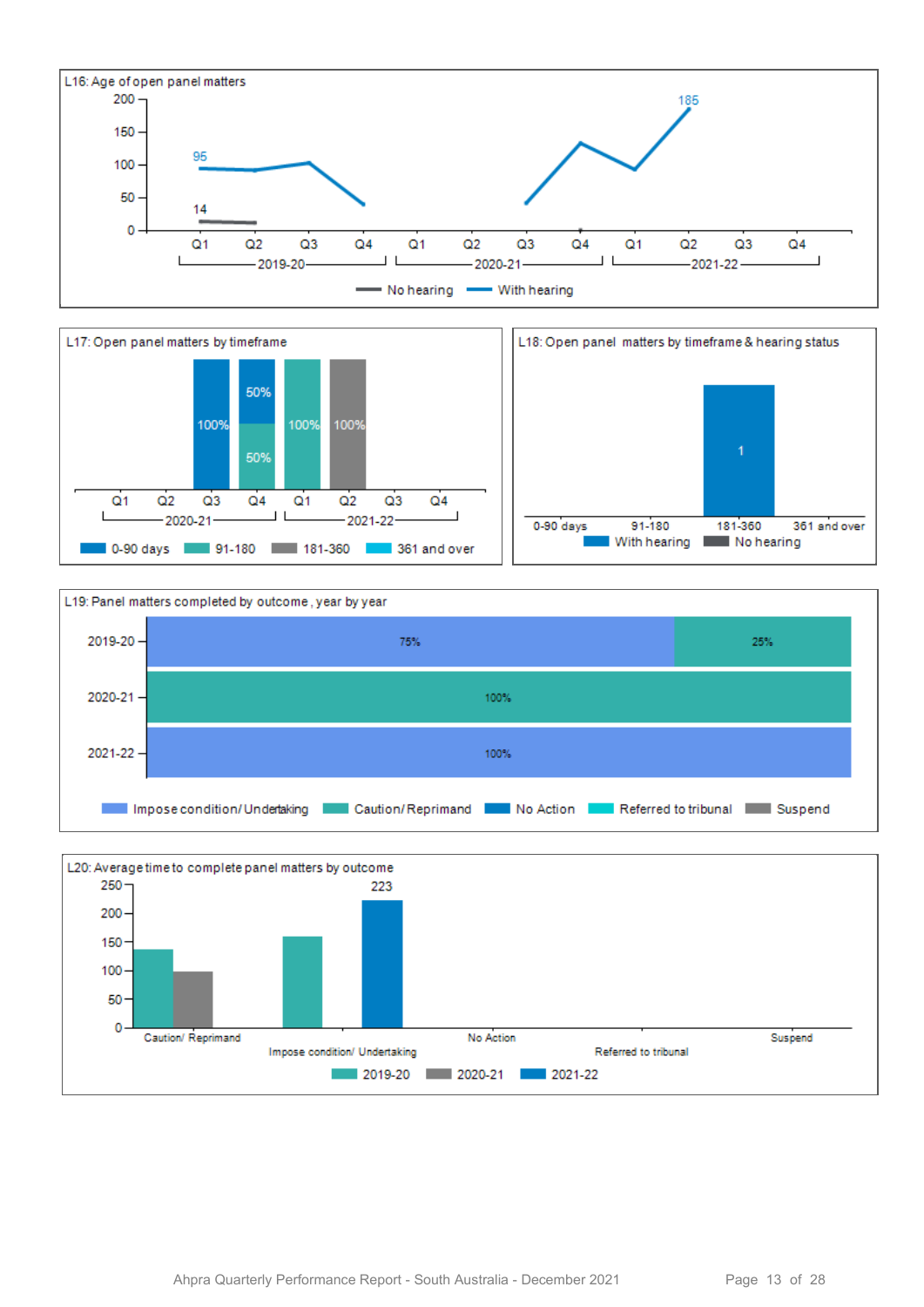#### **Panel vs tribunal matters**



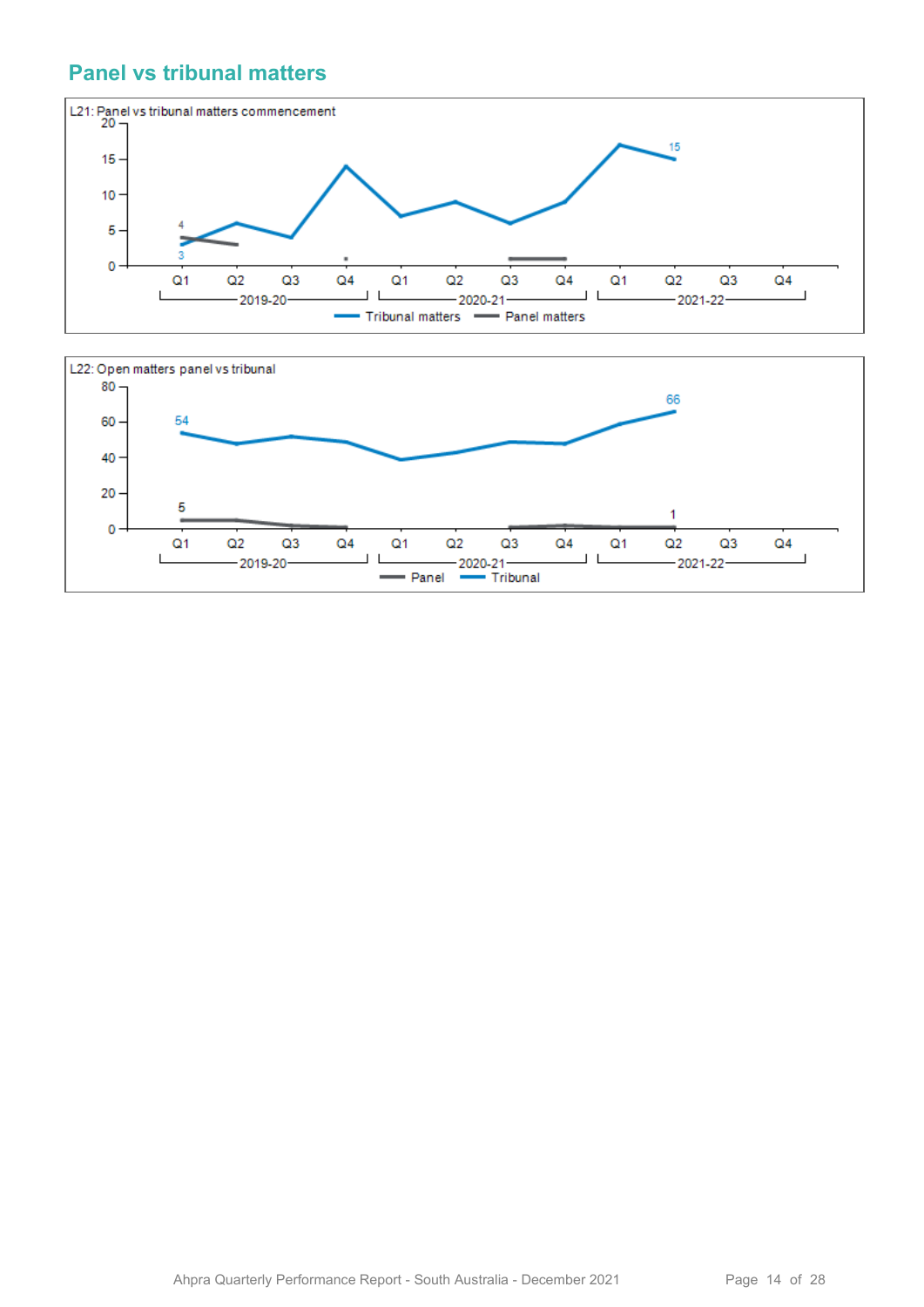#### **Criminal offences**



| FY / Qtr       | 2020-21 | 2021-22 (YTD) | $\Delta$ | #   | $\%$  |
|----------------|---------|---------------|----------|-----|-------|
| Q1             | 9       | 6             | ↓        | (3) | (33%) |
| Q2             | 8       | 5             | ↓        | (3) | (38%) |
| Q <sub>3</sub> | 6       |               |          |     |       |
| Q4             |         |               |          |     |       |



| FY / Qtr   | 2020-21 | 2021-22 (YTD) | $\Delta$ | #   | $\%$  |
|------------|---------|---------------|----------|-----|-------|
| Q1         | 4       |               | ↓        | (3) | (75%) |
| Q2         | 3       | 2             |          | (1) | (33%) |
| Q3         | 2       |               |          |     |       |
| Q4         | 5       |               |          |     |       |
| <b>YTD</b> |         | 3             |          | (4) | (57%) |



| FY / Qtr       | 2020-21 | 2021-22 (YTD) | $\Delta$ | #   | %     |
|----------------|---------|---------------|----------|-----|-------|
| Q1             | 3       | 2             | ↓        | (1) | (33%) |
| Q <sub>2</sub> | 3       | 3             |          | 0   | 0%    |
| Q <sub>3</sub> | 4       |               |          |     |       |
| Q4             | 4       |               |          |     |       |
| <b>YTD</b>     | 6       | 5             |          | (1) | (17%) |



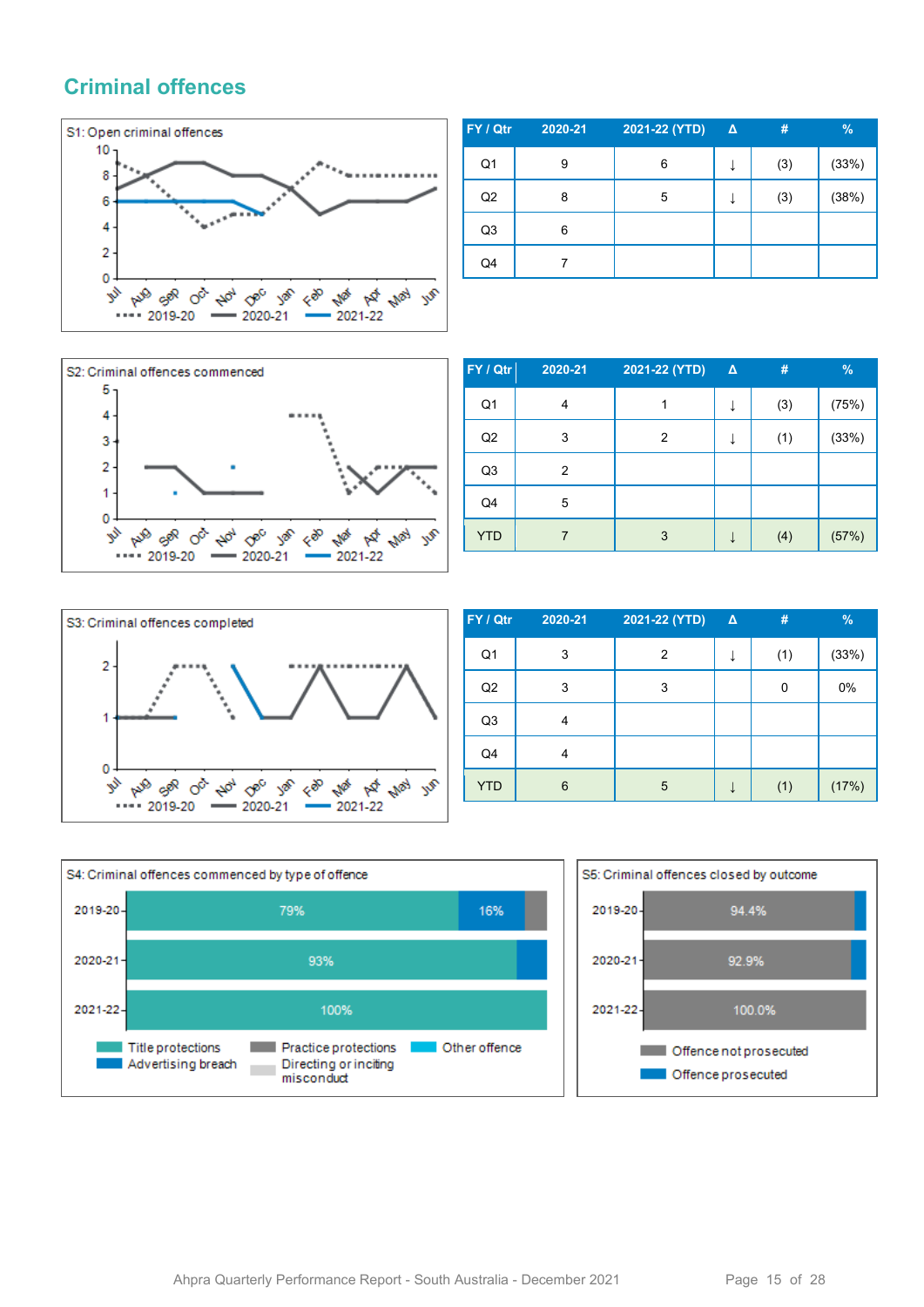#### **Monitoring and compliance**





| FY / Qtr       | 2020-21 | 2021-22 (YTD) | $\Delta$ | #              | %    |
|----------------|---------|---------------|----------|----------------|------|
| Q <sub>1</sub> | 61      | 66            | ↑        | 5              | 8%   |
| Q2             | 56      | 55            |          | (1)            | (2%) |
| Q <sub>3</sub> | 72      |               |          |                |      |
| Q4             | 58      |               |          |                |      |
| <b>YTD</b>     | 117     | 121           | ↑        | $\overline{4}$ | 3%   |



| FY / Qtr       | 2020-21 | 2021-22 (YTD) | $\Delta$ | #  | $\frac{9}{6}$ |
|----------------|---------|---------------|----------|----|---------------|
| Q <sub>1</sub> | 63      | 77            | ↑        | 14 | 22%           |
| Q2             | 53      | 65            | ↑        | 12 | 23%           |
| Q <sub>3</sub> | 44      |               |          |    |               |
| Q4             | 53      |               |          |    |               |
| <b>YTD</b>     | 116     | 142           | ↑        | 26 | 22%           |



| FY / Qtr       | 2020-21 | 2021-22 (YTD) | <b>Δ</b> | #  | %  |
|----------------|---------|---------------|----------|----|----|
| Q <sub>1</sub> | 430     | 452           | ᠰ        | 22 | 5% |
| Q <sub>2</sub> | 432     | 439           | ᠰ        | 7  | 2% |
| Q <sub>3</sub> | 460     |               |          |    |    |
| Q4             | 462     |               |          |    |    |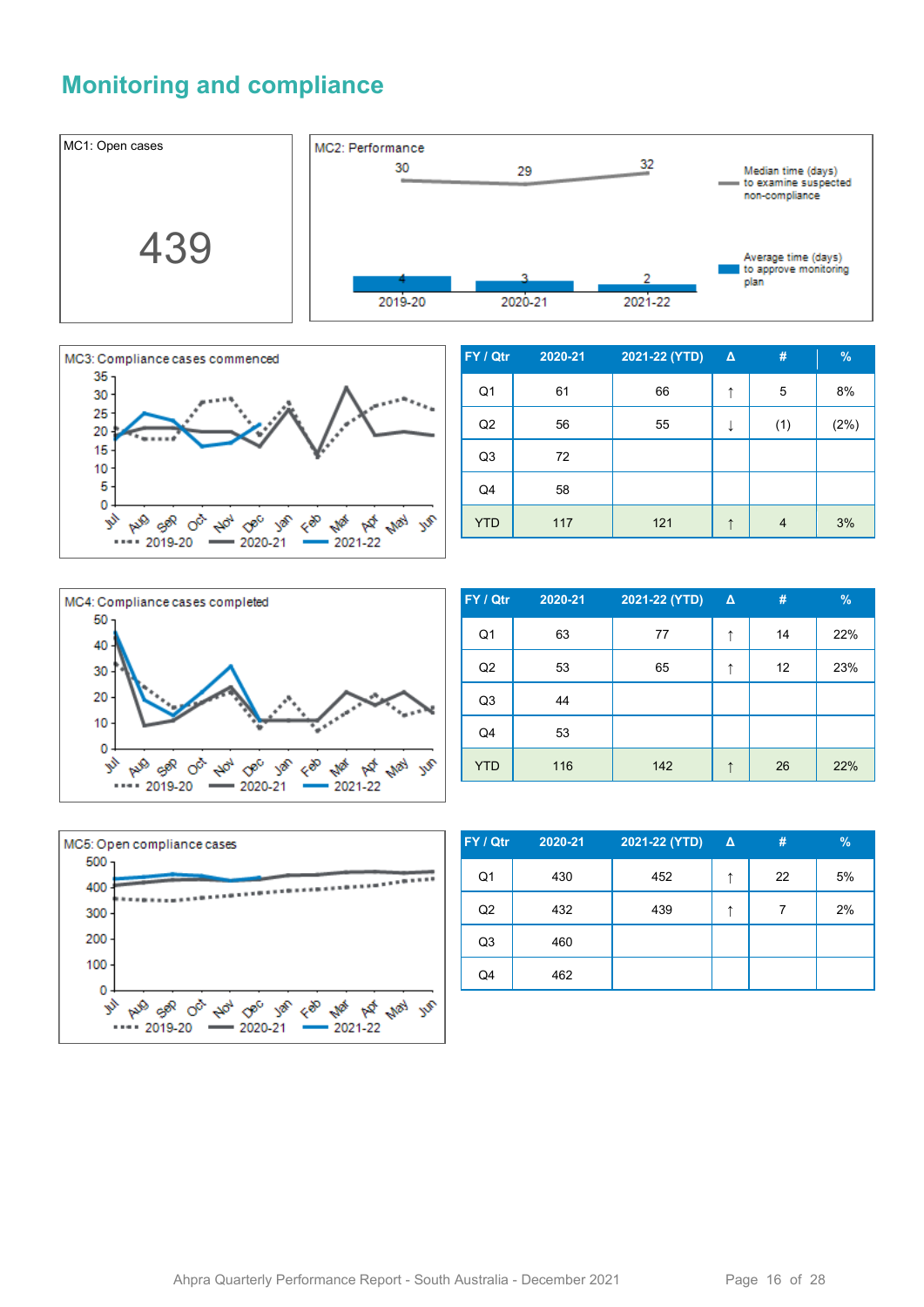



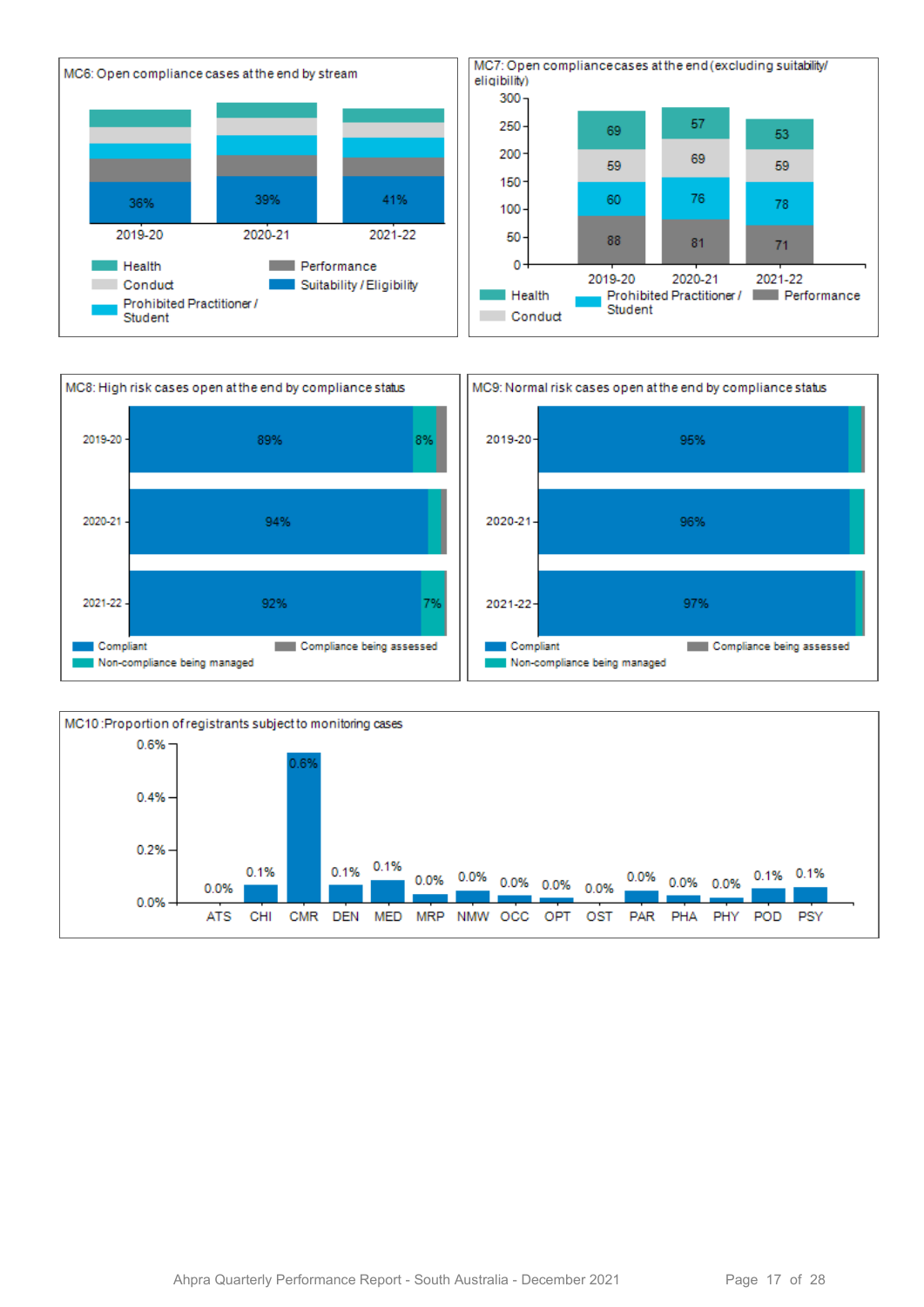# **Report Glossary**

Note: report content provided below does not necessarily apply to all National Board reports. The reference numbers in the performance report should be used to find relevant descriptions below.

| <b>Report content</b>                       | <b>Description</b>                                                                                                                                                                                                    |
|---------------------------------------------|-----------------------------------------------------------------------------------------------------------------------------------------------------------------------------------------------------------------------|
| <b>Registration of health practitioners</b> |                                                                                                                                                                                                                       |
| R1: Registrants                             | The number of registered health practitioners at the end of the<br>reporting quarter.                                                                                                                                 |
| R2: Registrant numbers, year by year        | The number of registered health practitioners at the end of each<br>reporting quarter.                                                                                                                                |
| R3: Registration types                      | The number of registered health practitioners, by the type of<br>registration held at the end of the reporting quarter.                                                                                               |
| R4: PPP of Registrants                      | The number of registered health practitioners, by their principal place<br>of practice ('PPP') at the end of the reporting quarter.                                                                                   |
| R5: Age of Registrants                      | The number of registered health practitioners in various age groups<br>at the end of the reporting quarter.                                                                                                           |
| R6: Gender of Registrants                   | The gender breakdown of registered health practitioners at the end of<br>the reporting quarter.                                                                                                                       |
| type                                        | R7: Endorsed registrants by endorsement The number of registered health practitioners in various endorsement<br>types at the end of the reporting quarter.                                                            |
| R8: Registrants by profession               | The number of registered health practitioners in each profession at<br>the end of the reporting quarter.                                                                                                              |
| R9: Registrants by division                 | The number of registered practitioners by division                                                                                                                                                                    |
| <b>Applications for registration</b>        |                                                                                                                                                                                                                       |
| A1: Applications this financial year        | The number of applications for registration this financial year that<br>have been received, finalised and remain open.                                                                                                |
| A2: Registration online applications        | The number and proportion of registered health practitioners that<br>apply for registration online, rather than by hard copy form.                                                                                    |
| A3: Applications open                       | The blue line on this line graph shows the open applications for<br>registration at the end of each month during the current financial<br>year. The grey line shows those open during the previous financial<br>year. |
|                                             | The table on the right of the line graph shows the number of open<br>applications at the end of each quarter and provides the difference<br>compared to same time for the previous financial year.                    |
| A4: Applications received                   | The blue line on this line graph shows the applications for registration<br>received during each month of the current financial year. The grey<br>line shows those received during the previous financial year.       |
|                                             | The table on the right of the line graph shows the number of<br>applications received during each quarter and provides the difference<br>compared to same period for the previous financial year.                     |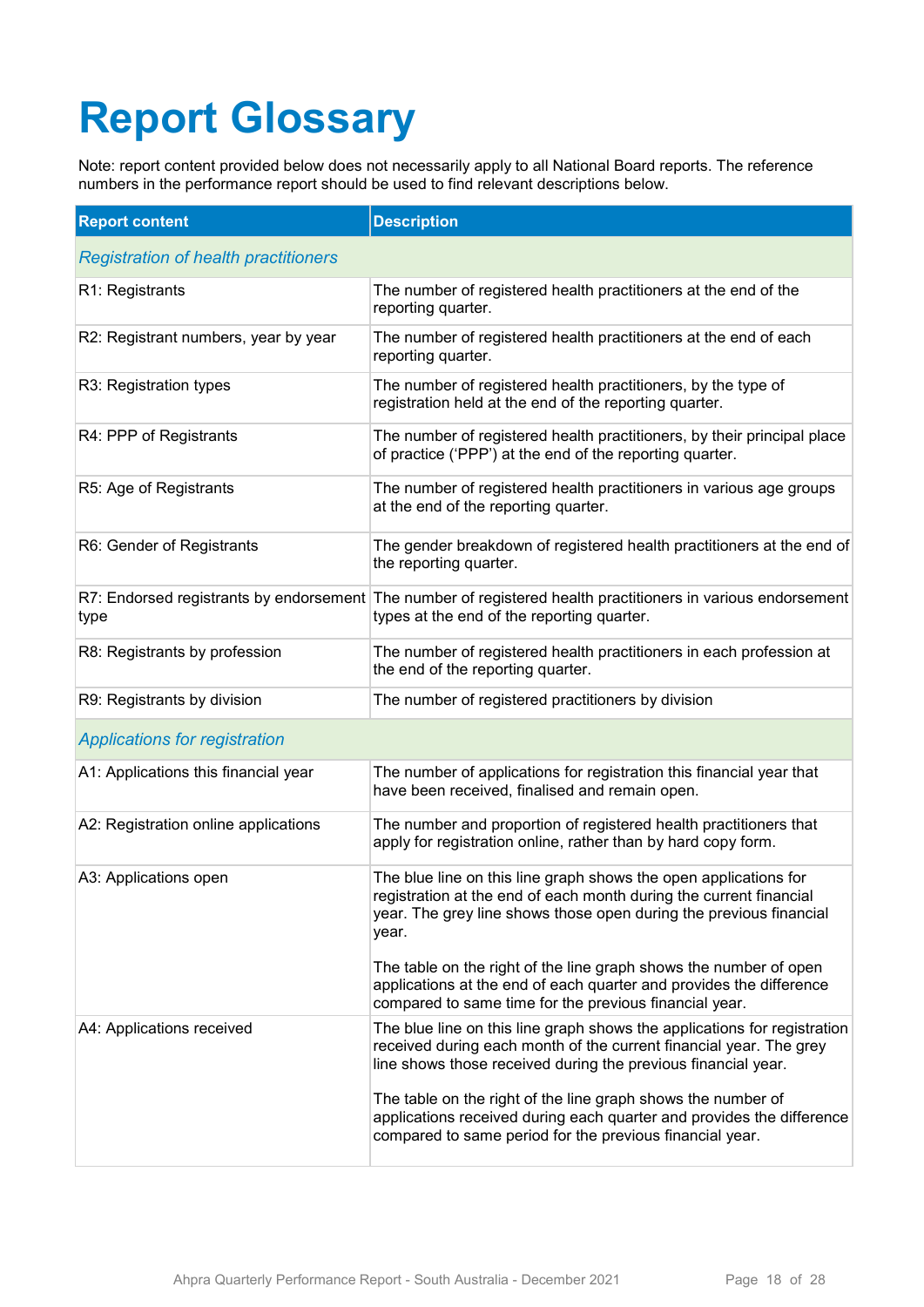| A5: Applications finalised                             | The blue line on this line graph shows the applications for registration<br>finalised during each month of the current financial year. The grey<br>line shows those finalised during the previous financial year.<br>The table on the right of the line graph shows the number of                                                           |
|--------------------------------------------------------|---------------------------------------------------------------------------------------------------------------------------------------------------------------------------------------------------------------------------------------------------------------------------------------------------------------------------------------------|
|                                                        | applications finalised during each quarter and provides the difference<br>compared to same period for the previous financial year.                                                                                                                                                                                                          |
| A6: Applications received by applicant's<br><b>PPP</b> | The number of applications received each financial year by the<br>applicant's principal place of practice during that financial year.                                                                                                                                                                                                       |
| A7: Applications received by applicant<br>type         | The trend of applications received each reporting quarter for new<br>domestic graduates (blue line), new overseas qualified applicants<br>(dark grey line) and all other applicants (light grey line).                                                                                                                                      |
| A8: Outcomes of finalised applications                 | The number of applications for registration finalised by the outcome<br>of the application for the two previous financial years.                                                                                                                                                                                                            |
| A9: Outcome of finalised applications                  | The number of applications for registration finalised by the outcome<br>of the application for the current and previous financial years broken<br>down into reporting quarters.                                                                                                                                                             |
| A10: Median time to decide applications                | The median time to decide applications each month of the previous<br>financial year and current financial year to date. The timeframe<br>commences when the applicant has submitted all required<br>documentation until a final decision has been made on the<br>application.                                                               |
| A11: Open applications within statutory<br>timeframe   | The Statutory timeframe is the 90 calendar day period allowed to<br>decide an application for registration under s. 85 of the National Law.<br>The graph highlights the percentage of open applications that were<br>within the statutory timeframe at the end of the month over the<br>current financial year and previous financial year. |
| <b>Endorsement applications for registration</b>       |                                                                                                                                                                                                                                                                                                                                             |
| A12: Applications open                                 | The blue line on this line graph shows the open applications for<br>endorsement at the end of each month during the current financial<br>year. The grey line shows those open during the previous financial<br>year.                                                                                                                        |
|                                                        | The table on the right of the line graph shows the number of open<br>applications for endorsement at the end of each quarter and provides<br>the difference compared to same time for the previous financial year.                                                                                                                          |
| A13: Applications received                             | The blue line on this line graph shows the applications for<br>endorsement received during each month of the current financial<br>year. The grey line shows those received during the previous<br>financial year.                                                                                                                           |
|                                                        | The table on the right of the line graph shows the number of<br>applications for endorsement received during each quarter and<br>provides the difference compared to same period for the previous<br>financial year.                                                                                                                        |
| A 14: Applications finalised                           | The blue line on this line graph shows the applications for<br>endorsement finalised during each month of the current financial<br>year. The grey line shows those finalised during the previous<br>financial year.                                                                                                                         |
|                                                        | The table on the right of the line graph shows the number of<br>applications for endorsement finalised during each quarter and<br>provides the difference compared to same period for the previous                                                                                                                                          |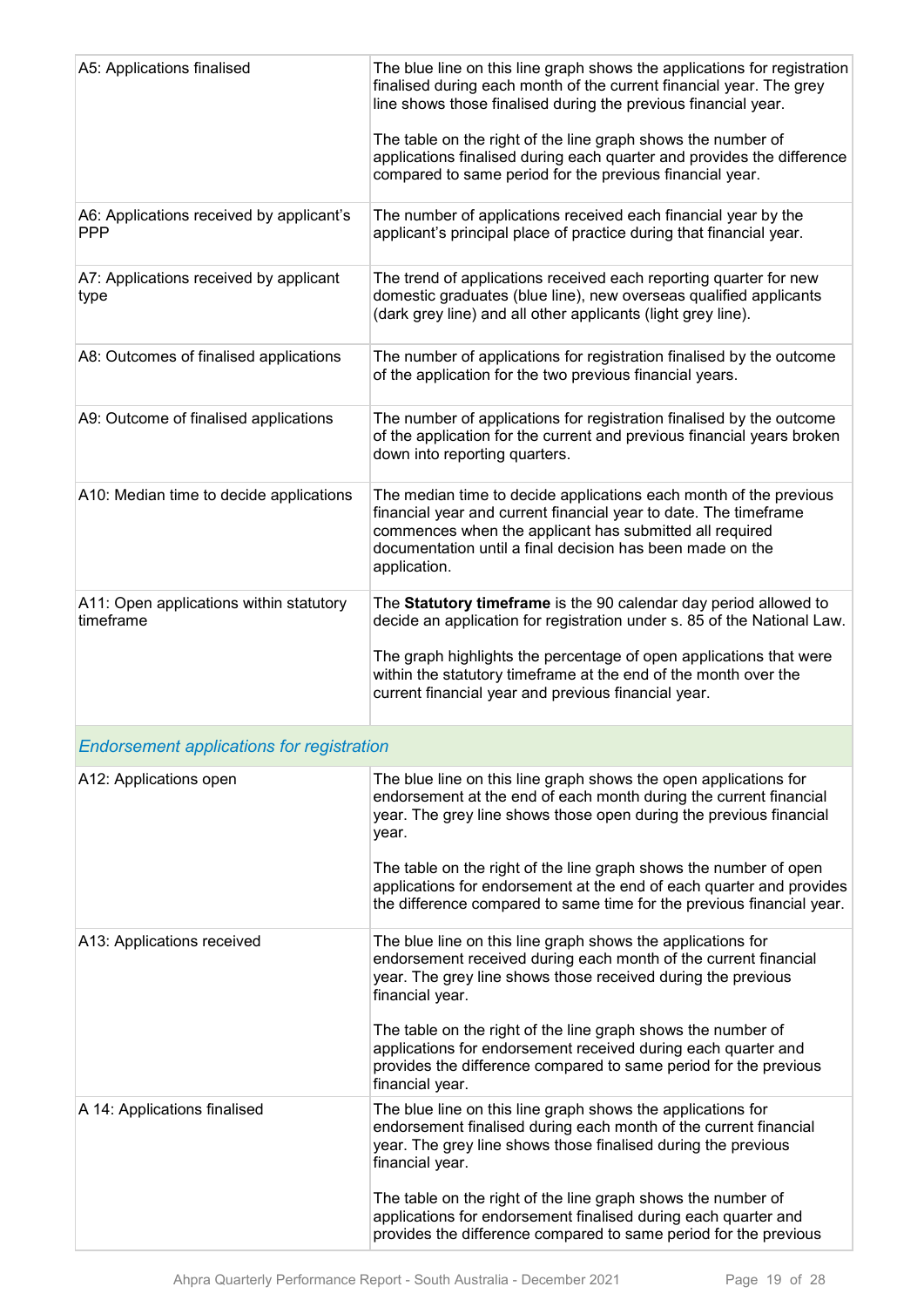|                                       | financial year.                                                                                                                                                                                                                                                                                                                                                                                                                                                                                                                                                                                                                                                                                 |
|---------------------------------------|-------------------------------------------------------------------------------------------------------------------------------------------------------------------------------------------------------------------------------------------------------------------------------------------------------------------------------------------------------------------------------------------------------------------------------------------------------------------------------------------------------------------------------------------------------------------------------------------------------------------------------------------------------------------------------------------------|
| Notifications about registrants       |                                                                                                                                                                                                                                                                                                                                                                                                                                                                                                                                                                                                                                                                                                 |
| N1: Notifications this financial year | The number of notifications that have been received, completed and<br>remain open this financial year and the percentage compared with<br>same time previous financial year.                                                                                                                                                                                                                                                                                                                                                                                                                                                                                                                    |
|                                       | Open notifications are those notifications that remain open at the<br>end of the reporting period, in the assessment, investigation, health<br>or performance assessment stage.<br>Note: Matters open in the Panel Hearing or Tribunal Hearing stage<br>are excluded from the Open Notifications count, but are counted in<br>the Legal Services section of the report.                                                                                                                                                                                                                                                                                                                         |
|                                       | Received notifications are those that are received by Ahpra,<br>including those referred to Ahpra by the Office of the Health<br>Ombudsman in QLD, that are decided under section 149 of the<br>National Law (s. 150 in QLD) to meet the requirements of a<br>notification.                                                                                                                                                                                                                                                                                                                                                                                                                     |
|                                       | Completed notifications include the notifications that are closed<br>from the assessment, investigation, or health and performance<br>stages, or those that are progressed from these stages to a Panel<br>Hearing or Tribunal Hearing.<br>For example: a matter in investigation that is decided to be referred<br>to a Tribunal Hearing will be counted as a notification completion.<br>Likewise a matter in which No Further action is decided at the<br>assessment stage will be counted as a completed notification.<br>Note: Completed notification is different from notifications closed<br>which includes closures for all stages (including Panel Hearing and<br>Tribunal Hearings). |
| N2: Received vs completed             | The number of notifications that have been received compared to the<br>number of notifications that have been completed during each<br>reporting quarter in the current financial year.                                                                                                                                                                                                                                                                                                                                                                                                                                                                                                         |
| N3: Open Notifications                | The blue line on this line graph shows the number of notifications<br>opened during each reporting month of the current financial year<br>compared with the numbers opened during each reporting month of<br>the two previous financial years.<br>The table on the right of the line graph provides the number of<br>notifications that remained open at the end of each reporting quarter<br>and also provides the difference compared to same time last financial<br>year.                                                                                                                                                                                                                    |
| N4: Notifications received            | The blue line on this line graph shows the number of notifications<br>received during each reporting month of the current financial year<br>compared with the numbers received during each reporting month of<br>the two previous financial years.<br>The table on the right of the line graph provides the number of                                                                                                                                                                                                                                                                                                                                                                           |
|                                       | notifications received during each reporting quarter and also provides<br>the difference compared to same time last financial year.                                                                                                                                                                                                                                                                                                                                                                                                                                                                                                                                                             |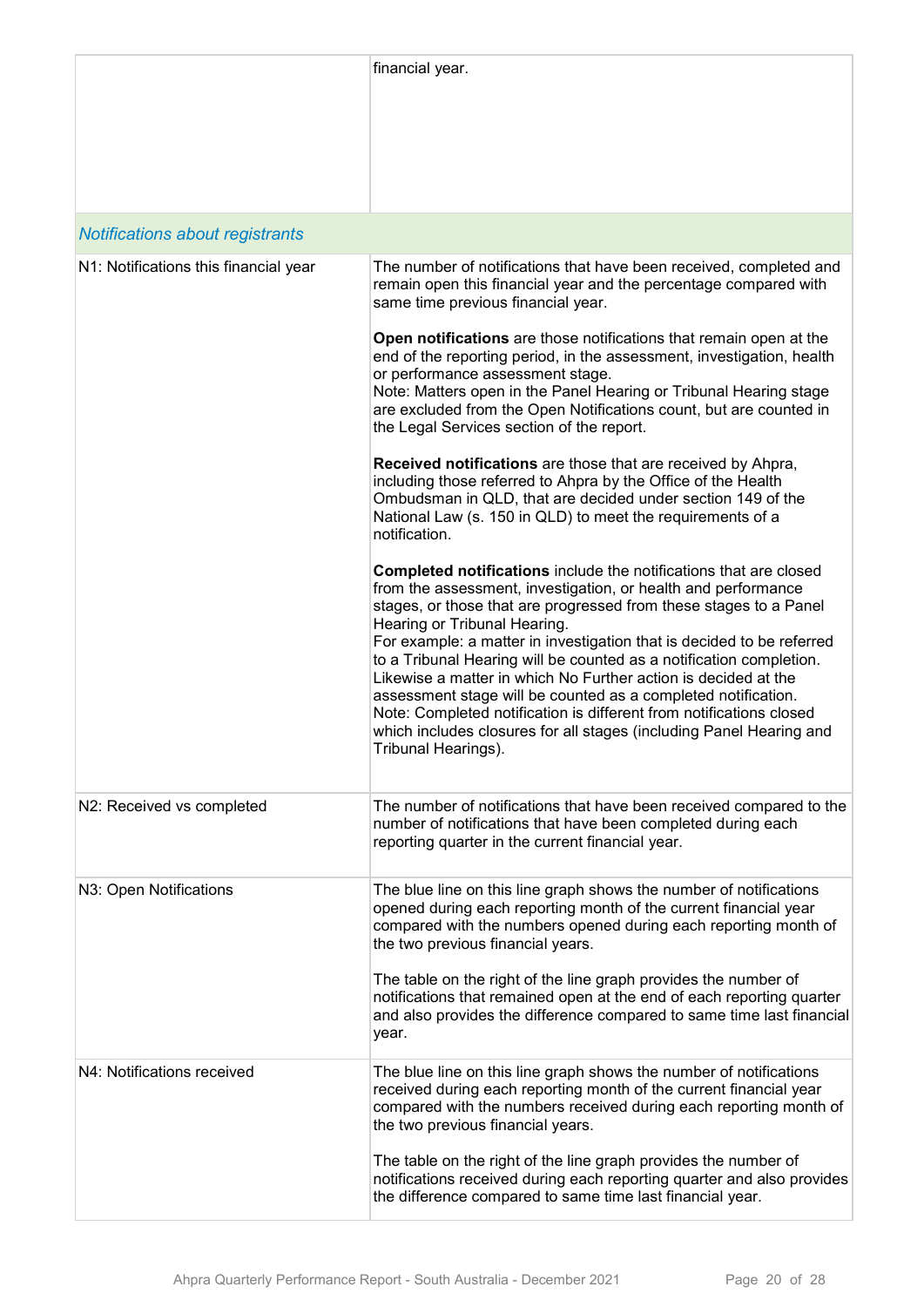| N5: Notifications completed                                                   | The blue line on this line graph shows the number of notifications<br>completed during each reporting month of the current financial year<br>compared with the numbers completed during each reporting month<br>of the two previous financial years.<br>The table on the right of the line graph provides the number of<br>notifications completed during each reporting quarter and also<br>provides the difference compared to same time last financial year. |
|-------------------------------------------------------------------------------|-----------------------------------------------------------------------------------------------------------------------------------------------------------------------------------------------------------------------------------------------------------------------------------------------------------------------------------------------------------------------------------------------------------------------------------------------------------------|
| N6: I/A Taken                                                                 | This section shows the total number Immediate Actions ('I/A') taken<br>during this financial year and percentage compared with same time<br>previous financial year.                                                                                                                                                                                                                                                                                            |
|                                                                               | Immediate Action means the interim step taken to restrict a<br>practitioner's registration while a complaint is investigated. Immediate<br>actions include:                                                                                                                                                                                                                                                                                                     |
|                                                                               | - the suspension of, or imposition of a condition on, a registered<br>health practitioner's or student's registration<br>- accepting an undertaking from a registered health practitioner or<br>student, and<br>- accepting the surrender of a registered health practitioner's or<br>student's registration.                                                                                                                                                   |
| I/A was initiated                                                             | N7: % of new notifications received where This area chart shows the percentage of the total notifications<br>received during a reporting quarter where an Immediate Action was<br>initiated for the matter.                                                                                                                                                                                                                                                     |
| N8: Outcome of immediate actions                                              | Percentage of different outcomes of immediate actions for the current<br>financial year and two previous financial years, including accepting<br>surrender, accepting undertaking, I/A not taken, suspend registration<br>and impose conditions.                                                                                                                                                                                                                |
| N9: Median time to take IA                                                    | The median time (measured in calendar days) to take I/A for the<br>current financial year and previous financial by quarter                                                                                                                                                                                                                                                                                                                                     |
| N10: Notifications completed by stage<br>and outcome type this financial year | Percentage of notifications that are completed in the assessment,<br>investigation or health or performance assessment stage. Each stage<br>is then further broken down to highlight the percentage of<br>notifications completed by stage and outcome where the stages are<br>no action, action and referral to a Panel or Tribunal.                                                                                                                           |
|                                                                               | No action includes outcomes where a person surrenders their<br>registration.                                                                                                                                                                                                                                                                                                                                                                                    |
| N11: Notifications completed by outcome,<br>year by year                      | Percentage of notifications completed for the current financial year<br>and two previous financial years, by outcome including no action,<br>impose conditions, caution, referral to a Panel or Tribunal and accept<br>undertaking.                                                                                                                                                                                                                             |
| N12: Average time to complete<br>notifications                                | The timeframe of a notification commences when Ahpra accepts<br>the matter as a notification until a final decision has been made on<br>the notification or it is referred to a Panel or Tribunal.                                                                                                                                                                                                                                                              |
|                                                                               | The graph outlines the average time (measured in calendar days) to<br>complete notifications in the investigation, assessment and health or<br>performance assessment stage for the current financial year and two<br>previous financial years.                                                                                                                                                                                                                 |
| N13: Average time to complete<br>assessments                                  | The average time (measured in calendar days) to complete<br>assessments for the current financial year and two previous financial<br>years.                                                                                                                                                                                                                                                                                                                     |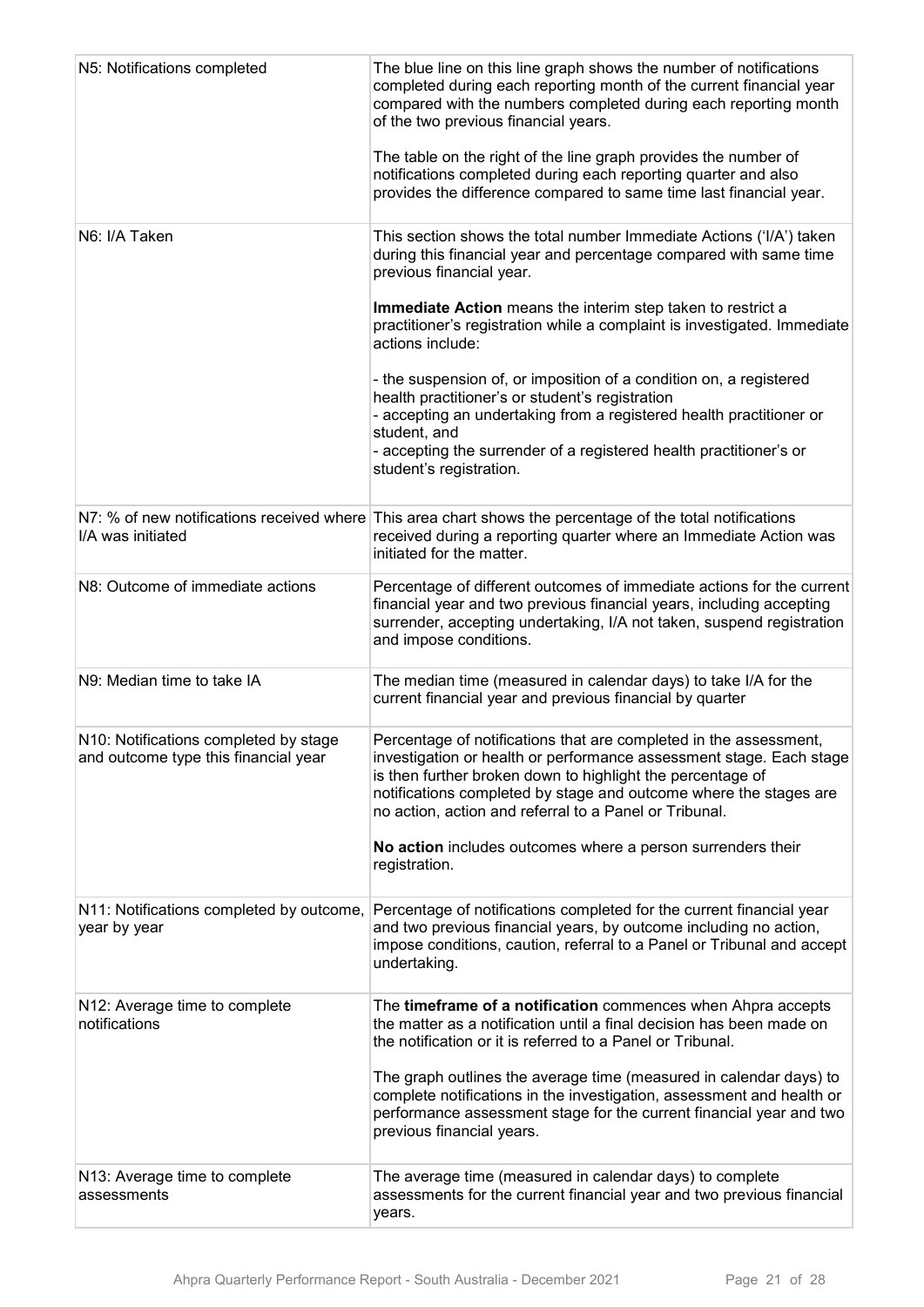| N14: Average time to complete<br>notifications, year by year   | The average time (measured in calendar days) to complete<br>notifications for the current financial year and two previous financial<br>years.                                                                                                                                                                                                                                                                                                                             |
|----------------------------------------------------------------|---------------------------------------------------------------------------------------------------------------------------------------------------------------------------------------------------------------------------------------------------------------------------------------------------------------------------------------------------------------------------------------------------------------------------------------------------------------------------|
| N15: Average time to complete<br>notifications by outcome type | The average time (measured in calendar days) to complete<br>notifications for the current financial year and two previous financial<br>years by outcome type including no action, action and referral to a<br>Panel or Tribunal.                                                                                                                                                                                                                                          |
| N16: Average age of open notifications                         | The age of an open notification refers to the length of time from<br>when Ahpra accepted the matter as a notification to the end of the<br>relevant reporting period.                                                                                                                                                                                                                                                                                                     |
|                                                                | The graph outlines the average age (measured in calendar days) of<br>open notifications for the current financial year and two previous<br>financial years.                                                                                                                                                                                                                                                                                                               |
| stage                                                          | N17: Average age of open notifications by The average age (measured in calendar days) of open notifications<br>for the current financial year and two previous financial years by<br>stage including assessment, investigation and health or performance<br>assessment.                                                                                                                                                                                                   |
| N18: Aged notifications - completed vs<br>open                 | An aged notification is a notification where it is 12 months or longer<br>since Ahpra has accepted the matter as a notification.                                                                                                                                                                                                                                                                                                                                          |
|                                                                | The graph shows the number of aged notifications that were<br>completed during the quarter in grey. This is compared to the number<br>of aged notifications that remained open at the end of the quarter.<br>The dark blue shows the number of notifications that were already<br>aged at the end of previous quarter and the light blue shows the<br>notifications that became aged during the reporting period and<br>remained open at the end of the reporting period. |
| <b>Tribunal and Panel matters</b>                              |                                                                                                                                                                                                                                                                                                                                                                                                                                                                           |
| L1: Open tribunal matters                                      | Open tribunal matters are those tribunal matters that remain open<br>at the end of the reporting period. Tribunal matters will become open<br>tribunal matters when the decision to refer a matter to the Tribunal<br>has been made or when the matter has been filed with the Tribunal.<br>This section shows the number of tribunal matters that were open at<br>the end of the reporting quarter.                                                                      |
| L2: Open tribunal matters filed vs yet to<br>be filed          | The number of open tribunal matters compared to the number of<br>tribunal matters that are yet to be filed each quarter.                                                                                                                                                                                                                                                                                                                                                  |
| L3: Open tribunal matters                                      | The blue line on this line graph shows the number of tribunal matters<br>open during each reporting month of the current financial year<br>compared with the numbers open at the end of each reporting month<br>of the two previous financial years.                                                                                                                                                                                                                      |
|                                                                | The table on the right of the line graph provides the number of open<br>tribunal matters that remained open at the end of each reporting<br>quarter and also provides the difference compared to same time last<br>financial year.                                                                                                                                                                                                                                        |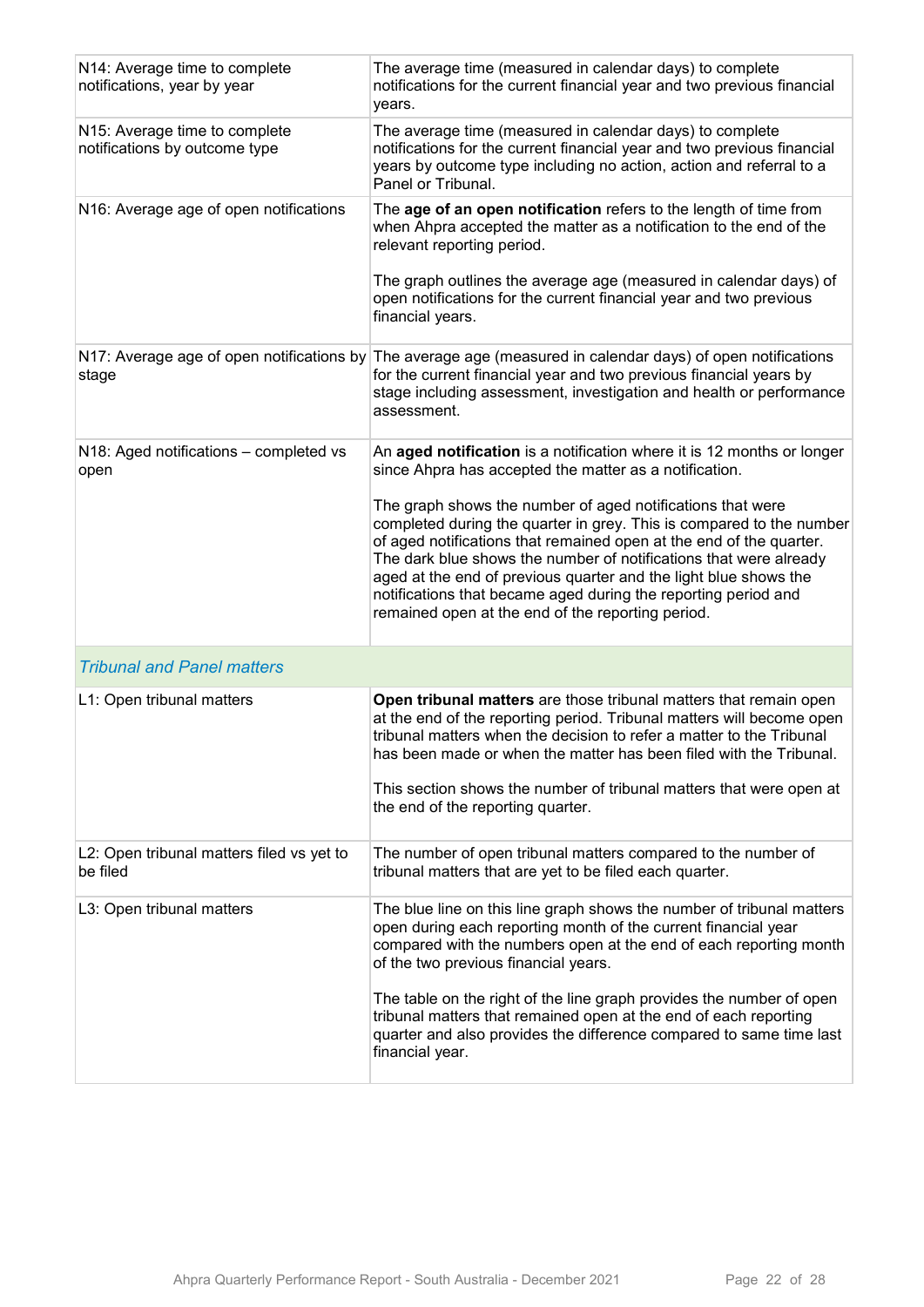| L4: Tribunal matters commenced                               | Tribunal matters are commenced when the matter is sent to the<br>Tribunal.<br>This line graph, via the blue line, shows the number of tribunal<br>matters commenced during each reporting month of the current<br>financial year compared with the numbers commenced during each<br>reporting month of the two previous financial years.<br>The table on the right of the line graph provides the number of<br>tribunal matters that commenced at the end of each reporting quarter<br>and also provides the difference compared to same time last financial<br>year.                                                                                                                                                                                      |
|--------------------------------------------------------------|------------------------------------------------------------------------------------------------------------------------------------------------------------------------------------------------------------------------------------------------------------------------------------------------------------------------------------------------------------------------------------------------------------------------------------------------------------------------------------------------------------------------------------------------------------------------------------------------------------------------------------------------------------------------------------------------------------------------------------------------------------|
| L5: Tribunal matters completed                               | <b>Completed tribunal matters</b> are matters where there has been an<br>outcome from the tribunal including caution/reprimand/fine, impose<br>condition/undertaking, no action and suspend/cancel. It also includes<br>where a matter is referred back to the National Board.<br>This line graph, via the blue line, shows the number of tribunal<br>matters completed during each reporting month of the current<br>financial year compared with the numbers completed during each<br>reporting month of the two previous financial years.<br>The table on the right of the line graph provides the number of<br>completed tribunal matters during each reporting quarter and also<br>provides the difference compared to same time last financial year. |
| L6: Age of open tribunal matters                             | The age of an open tribunal matter commences when the decision<br>to refer to tribunal is recorded in Ahpra's system until the end of the<br>relevant reporting period.<br>This graph shows the age (measured in calendar days) of tribunal<br>matters that remain open each quarter. This includes tribunal matters<br>filed (blue line) and matters yet to be filed (grey line).                                                                                                                                                                                                                                                                                                                                                                         |
| L7: Open tribunal matters by timeframe                       | The timeframe of open tribunal matters each quarter and the<br>percentage of open tribunal matters in each timeframe.                                                                                                                                                                                                                                                                                                                                                                                                                                                                                                                                                                                                                                      |
| L8: Open tribunal matters by timeframe<br>and filing status  | The timeframe of open tribunal matters at the end of the reporting<br>quarter and filing status of the open tribunal matters which is either<br>yet to be filed or filed.                                                                                                                                                                                                                                                                                                                                                                                                                                                                                                                                                                                  |
| L9: Tribunal matters completed by<br>outcome, year by year   | The percentage of tribunal matters completed by outcome including<br>caution/reprimand/fine, impose condition/undertaking, no action and<br>suspend/cancel over the current financial year and two previous<br>financial years.<br>No action includes outcomes where a person surrenders their<br>registration and where the Tribunal refers the matter back to the<br>National Board.                                                                                                                                                                                                                                                                                                                                                                     |
| L10: Average time to complete tribunal<br>matters by outcome | The time to complete tribunal matters commences from when the<br>referral decision is recorded in Ahpra's system to when the final<br>decision is made.<br>The graph outlines the average time (measured in calendar days) to<br>complete tribunal matters for the current financial year and two<br>previous financial years by outcome including caution/reprimand/fine,<br>impose condition/undertaking, no action and suspend/cancel.                                                                                                                                                                                                                                                                                                                  |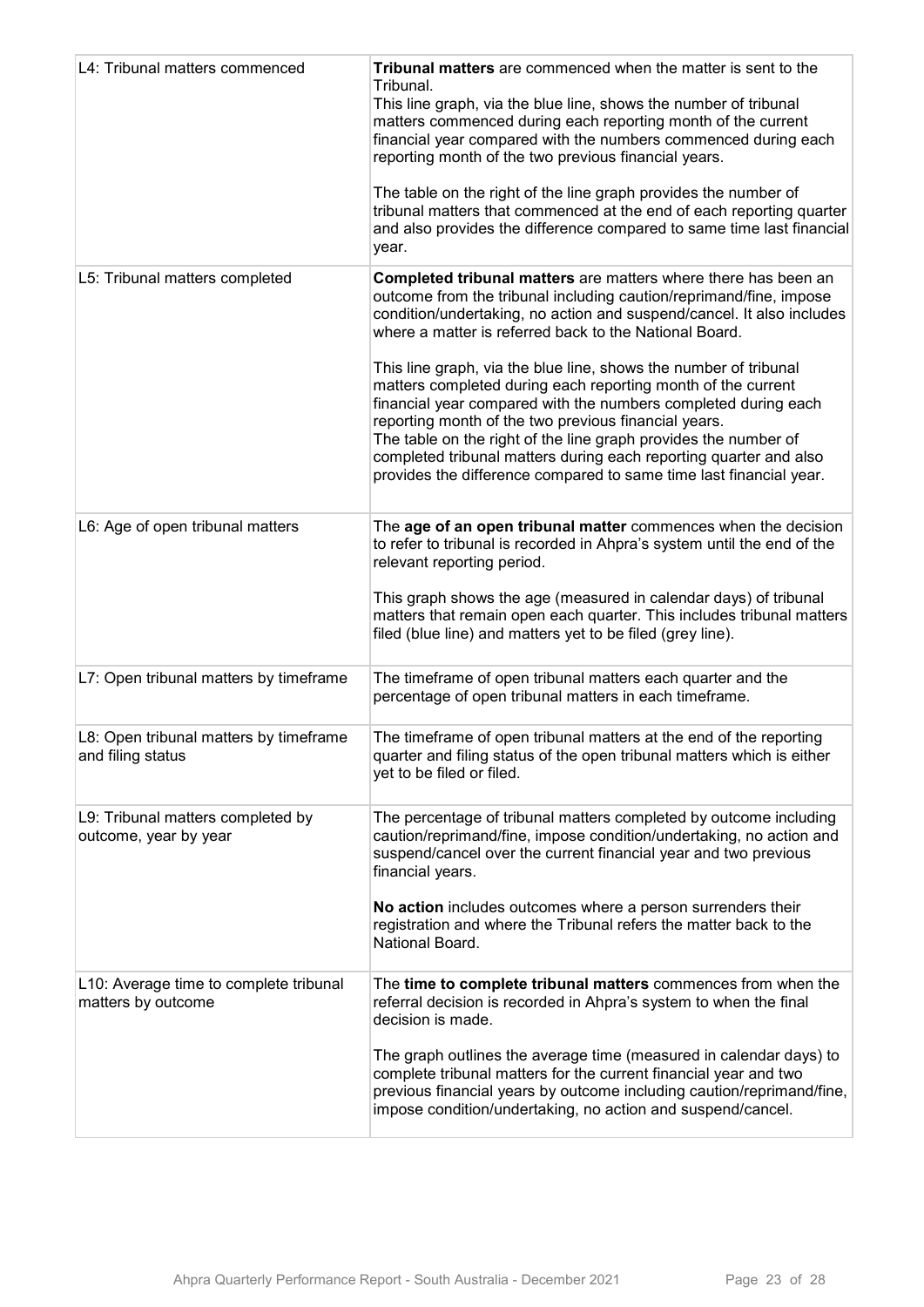| L11: Open panel matters                                    | Open panel matters are those panel matters that remain open at the<br>end of the reporting period. Panel matters become open panel<br>matters when the decision to refer a matter to the Panel has been<br>made or when there has been a Panel hearing.<br>This section shows the number of panel matters that were open at<br>the end of the reporting quarter.                               |
|------------------------------------------------------------|------------------------------------------------------------------------------------------------------------------------------------------------------------------------------------------------------------------------------------------------------------------------------------------------------------------------------------------------------------------------------------------------|
| L12: Open panel matters with hearing vs<br>without hearing | The number of open panel matters with a hearing compared to the<br>number of open panel matters that did not have a hearing.                                                                                                                                                                                                                                                                   |
| L13: Open panel matters                                    | This line graph, via the blue line, shows the number of panel matters<br>open during each reporting month of the current financial year<br>compared with the numbers open at the end of each reporting month<br>of the two previous financial years.                                                                                                                                           |
|                                                            | The table on the right of the line graph provides the number of open<br>panel matters that remained open at the end of each reporting<br>quarter and also provides the difference compared to same time last<br>financial year.                                                                                                                                                                |
| L14: Panel matters commenced                               | <b>Commencement of panel matters is when the matter is sent to the</b><br>Panel.                                                                                                                                                                                                                                                                                                               |
|                                                            | This line graph, via the blue line, shows the number of panel matters<br>commenced during each reporting month of the current financial year<br>compared with the numbers commenced during each reporting<br>month of the two previous financial years.                                                                                                                                        |
|                                                            | The table on the right of the line graph provides the number of panel<br>matters that commenced at the end of each reporting quarter and<br>also provides the difference compared to same time last financial<br>year.                                                                                                                                                                         |
| L15: Panel matters completed                               | Completed panel matters are matters where there has been an<br>outcome from the panel including caution/reprimand, impose<br>condition/undertaking, no action, referred to tribunal and suspend.                                                                                                                                                                                               |
|                                                            | This line graph, via the blue line, shows the number of panel matters<br>completed during each reporting month of the current financial year<br>compared with the numbers completed during each reporting month<br>of the two previous financial years.                                                                                                                                        |
|                                                            | The table on the right of the line graph provides the number of<br>completed panel matters at the end of each reporting quarter and<br>also provides the difference compared to same time last financial<br>year.                                                                                                                                                                              |
| L16: Age of open panel matters                             | The age of an open panel matter commences when the decision to<br>refer to panel is recorded in Ahpra's system until the end of the<br>relevant reporting period.<br>This graph shows the age (measured in calendar days) of panel<br>matters that remain open each quarter. This includes panel matters<br>with a hearing (blue line) and matters that did not have a hearing<br>(grey line). |
| L17: Open panel matters by timeframe                       | The timeframe of open panel matters each quarter and percentage of<br>open panel matters in each timeframe.                                                                                                                                                                                                                                                                                    |
| L18: Open panel matters by timeframe &<br>hearing status   | The timeframe and hearing status, with a hearing or without a<br>hearing, of the open tribunal matters.                                                                                                                                                                                                                                                                                        |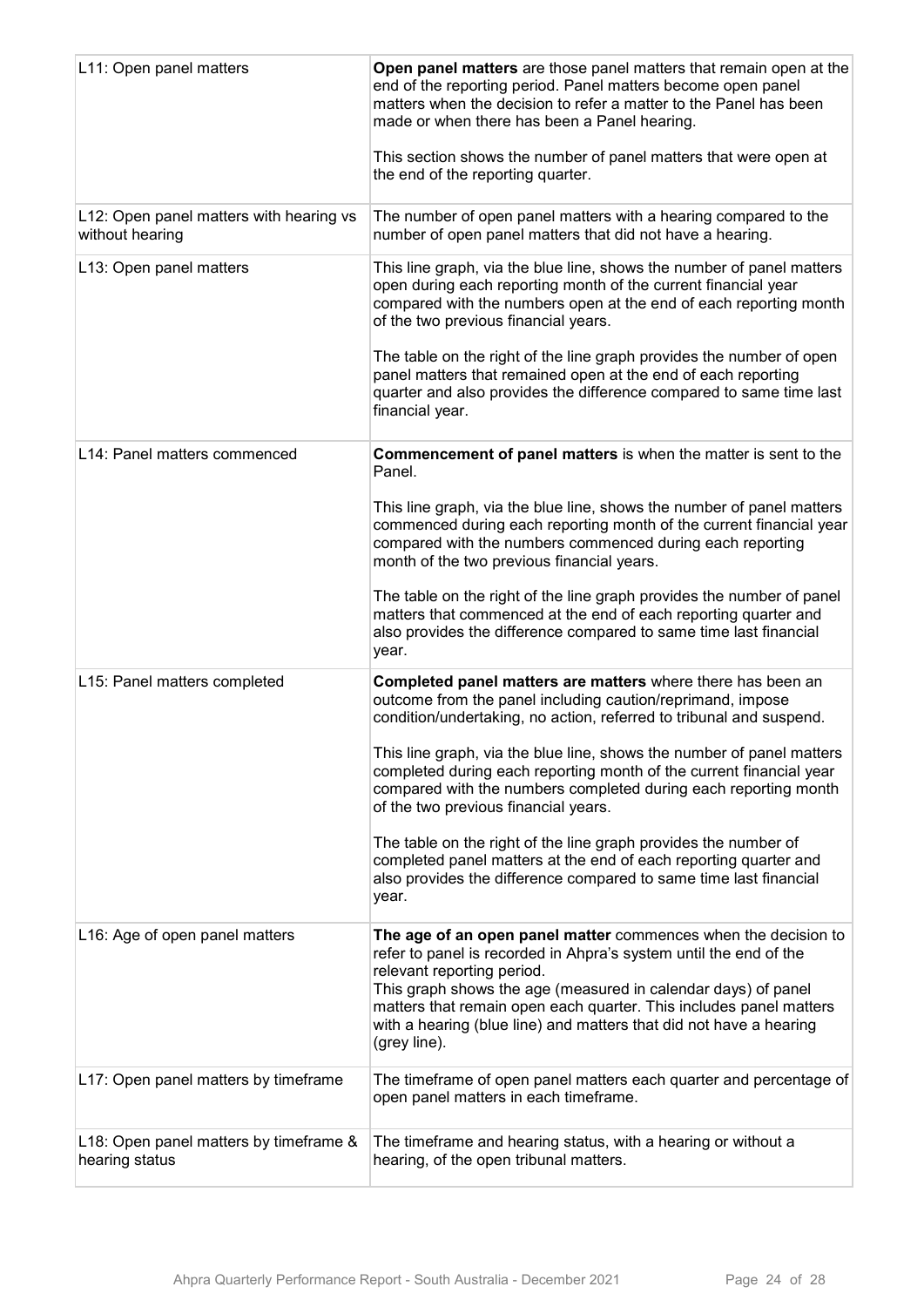| L19: Panel matters completed by<br>outcome, year by year  | The percentage of panel matters completed by outcome including<br>caution/reprimand, impose condition/undertaking, no action, referred<br>to tribunal and suspend over the current financial year and two<br>previous financial years.<br>No action includes outcomes where a person surrenders their<br>registration.                                                                                                            |
|-----------------------------------------------------------|-----------------------------------------------------------------------------------------------------------------------------------------------------------------------------------------------------------------------------------------------------------------------------------------------------------------------------------------------------------------------------------------------------------------------------------|
| L20: Average time to complete panel<br>matters by outcome | The time to complete panel matters commences when the decision<br>to refer to panel is recorded in Ahpra's system until the final decision<br>is made.<br>The average time (measured in calendar days) to complete panel<br>matters for the current financial year and two previous financial years<br>by outcome type including caution/reprimand, impose<br>condition/undertaking, no action, referred to tribunal and suspend. |
| L21: Panel vs tribunal matters<br>commencement            | Compares the number of referrals to Panels and Tribunals over the<br>previous financial year and current financial year.                                                                                                                                                                                                                                                                                                          |
| L22: Open matters panel vs tribunal                       | Compares the number of open tribunal matters and open panel<br>matters over the previous financial year and current financial year.                                                                                                                                                                                                                                                                                               |

#### *Criminal Offences*

*The National Law legislates for a number of offence provisions, including offences relating to advertising of regulated health services and title protections. The Criminal Offences Unit advises on and manages potential breaches of the offence provisions and oversees the prosecution of all criminal offence matters.*

| S1: Open criminal offences      | Open criminal offences matters are those matters that remain<br>open at the end of the reporting quarter.<br>This line graph, via the blue line, shows the number of criminal<br>offences open during each reporting month of the current financial<br>year compared with the numbers open at end of each reporting<br>month of the two previous financial years.<br>The table on the right of the line graph provides the number of open<br>criminal offences that remained open at the end of each reporting<br>quarter and also provides the difference compared to same time last<br>financial year. |
|---------------------------------|----------------------------------------------------------------------------------------------------------------------------------------------------------------------------------------------------------------------------------------------------------------------------------------------------------------------------------------------------------------------------------------------------------------------------------------------------------------------------------------------------------------------------------------------------------------------------------------------------------|
| S2: Criminal offences commenced | This line graph, via the blue line, shows the number of criminal<br>offence matters commenced during each reporting month of the<br>current financial year compared with the numbers commenced during<br>each reporting month of the two previous financial years.<br>The table on the right of the line graph provides the number of<br>criminal offence matters commenced at the end of each reporting<br>quarter and also provides the difference compared to same time last<br>financial year.                                                                                                       |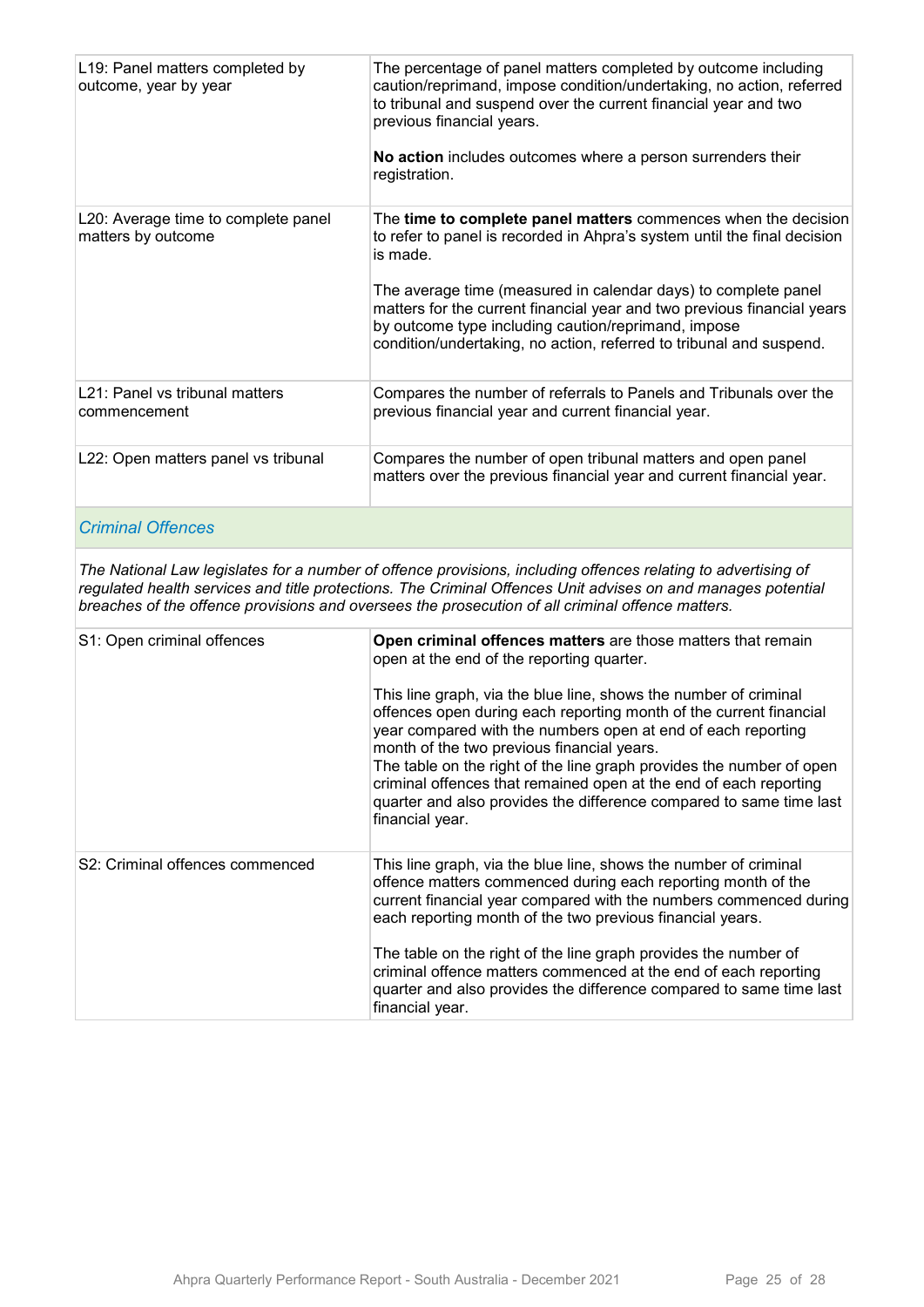| S3: Criminal offences completed                       | Completed criminal offence matters are those matters where it<br>has been decided to prosecute or not prosecute.<br>This line graph, via the blue line, shows the number of criminal<br>offence matters completed during each reporting month of the<br>current financial year compared with the numbers completed during<br>each reporting month of the two previous financial<br>years.<br>The table on the right of the line graph provides the number of<br>completed criminal offence matters at the end of each reporting<br>quarter and also provides the difference compared to same time last<br>financial year. |
|-------------------------------------------------------|---------------------------------------------------------------------------------------------------------------------------------------------------------------------------------------------------------------------------------------------------------------------------------------------------------------------------------------------------------------------------------------------------------------------------------------------------------------------------------------------------------------------------------------------------------------------------------------------------------------------------|
| S4: Criminal offences commenced by<br>type of offence | The percentage of criminal offences commenced over the three<br>previous financial years by type of offence including title protections,<br>advertising breach, practice protections, directing or inciting<br>misconduct and other offence.<br>Other offences include breach of a relevant registration<br>standard/endorsement, offences under Schedules 5 and 6 and<br>various other offences.                                                                                                                                                                                                                         |
| S5: Criminal offences closed by outcome               | The percentage of criminal offences closed during the current<br>financial year and two previous financial years by prosecuted or not<br>prosecuted.                                                                                                                                                                                                                                                                                                                                                                                                                                                                      |
|                                                       |                                                                                                                                                                                                                                                                                                                                                                                                                                                                                                                                                                                                                           |

#### *Monitoring and Compliance*

Health practitioners and students may have restrictions placed on their registration for a range of reasons including as a result of:

- a notification
- the assessment of an application for registration or a renewal of registration, or
- after a referral to the tribunal.

These restrictions are actively monitored to ensure compliance.

| MC1: Open cases                 | This section shows the total number of compliance cases open at the<br>end of the reporting quarter.                                                                                                                                                                                                                                                                                                                                                                                                                                                       |
|---------------------------------|------------------------------------------------------------------------------------------------------------------------------------------------------------------------------------------------------------------------------------------------------------------------------------------------------------------------------------------------------------------------------------------------------------------------------------------------------------------------------------------------------------------------------------------------------------|
| MC2: Performance                | The blue columns demonstrate the average time taken (measured in<br>calendar days) for a monitoring plan to be approved.<br>The grey line demonstrates the median time taken (measured in<br>calendar days) to examine suspected non-compliance.                                                                                                                                                                                                                                                                                                           |
| MC3: Compliance cases commenced | A compliance case commences when a monitoring plan is<br>approved.<br>The blue line on this line graph shows the number of compliance<br>cases commenced during each reporting month of the current<br>financial year compared with the numbers commenced during each<br>reporting month of the two previous financial years.<br>The table on the right of the line graph provides the number of<br>compliance cases that commenced at the end of each reporting<br>quarter and also provides the difference compared to same time last<br>financial year. |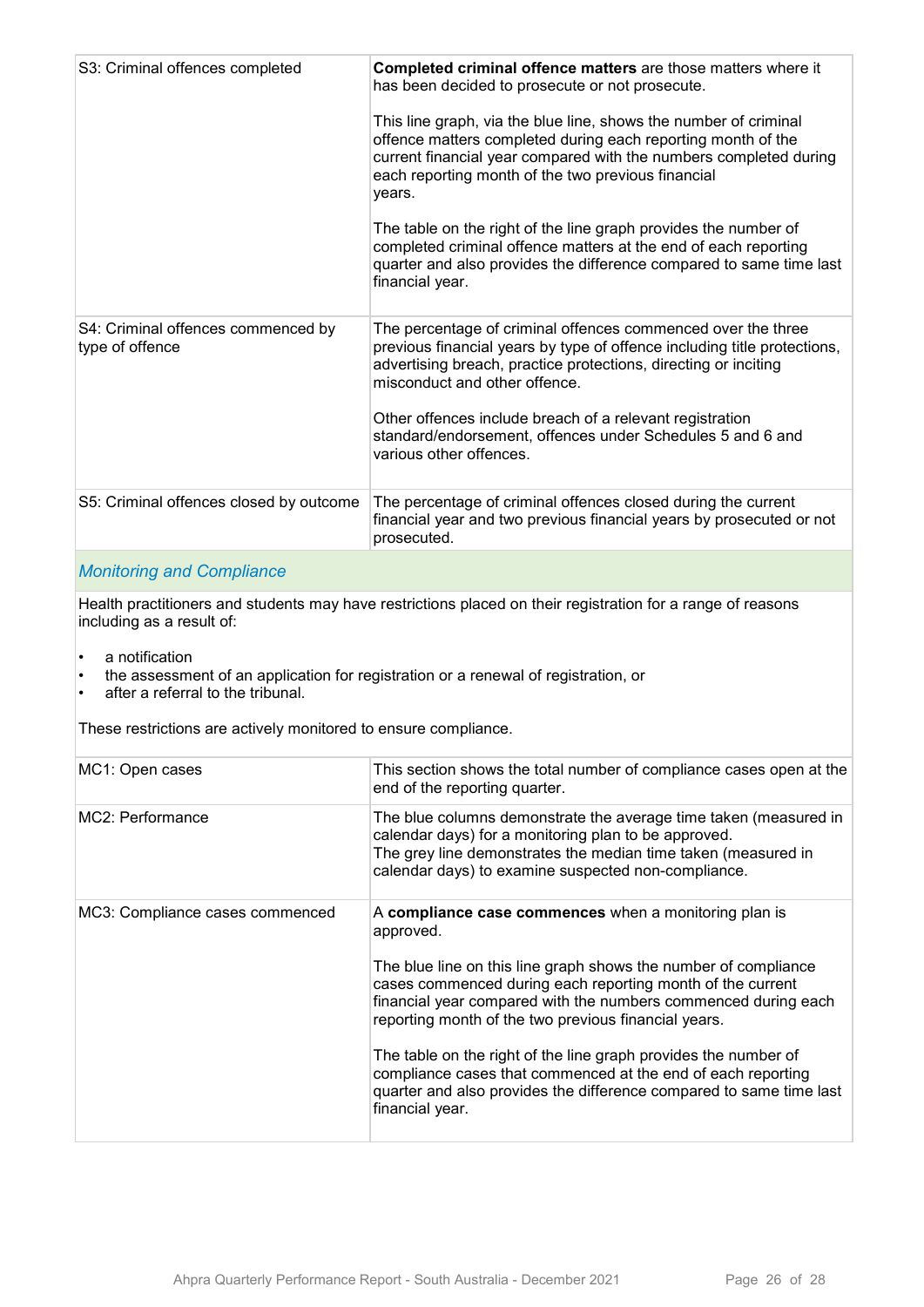| MC4: Compliance cases completed                                              | A compliance case is completed when the registrant has complied<br>with the requirements of the restriction imposed on their registration<br>or the person is no longer registered. It should be noted that some<br>matters will require monitoring of compliance activity for significant<br>periods, including some for the lifespan of a practitioner's<br>registration. A National Board decides when to remove a requirement<br>for monitoring a practitioner's compliance with conditions on their<br>registration when it is assured conditions are no longer needed to<br>keep the public safe. The length of time a practitioner is monitored is<br>tailored to the risk posed by the individual practitioner.<br>The blue line on this line graph shows the number of compliance<br>cases completed during each reporting month of the current financial<br>year compared with the numbers completed during each reporting<br>month of the two previous financial years.<br>The table on the right of the line graph provides the number of<br>completed compliance cases at the end of each reporting quarter<br>and also provides the difference compared to same time last financial<br>year. |
|------------------------------------------------------------------------------|------------------------------------------------------------------------------------------------------------------------------------------------------------------------------------------------------------------------------------------------------------------------------------------------------------------------------------------------------------------------------------------------------------------------------------------------------------------------------------------------------------------------------------------------------------------------------------------------------------------------------------------------------------------------------------------------------------------------------------------------------------------------------------------------------------------------------------------------------------------------------------------------------------------------------------------------------------------------------------------------------------------------------------------------------------------------------------------------------------------------------------------------------------------------------------------------------------|
| MC5: Open compliance cases                                                   | Open compliance cases are those matters that remain open at the<br>end of the reporting period.<br>The blue line on this line graph shows the number of compliance<br>cases open during each reporting month of the current financial year<br>compared with the numbers open during each reporting month of the<br>two previous financial years.<br>The table on the right of the line graph provides the number of open<br>compliance cases that remained open at the end of each reporting<br>quarter and also provides the difference compared to same time last<br>financial year.                                                                                                                                                                                                                                                                                                                                                                                                                                                                                                                                                                                                                     |
| MC6: Open compliance cases at the end<br>by stream                           | The number of compliance cases (excluding suitability/eligibility)<br>open at the end of the current financial year and two previous<br>financial years by stream including conduct, health, performance and<br>prohibited practitioner/student.                                                                                                                                                                                                                                                                                                                                                                                                                                                                                                                                                                                                                                                                                                                                                                                                                                                                                                                                                           |
| MC7: Open compliance cases at the end<br>(excluding suitability/eligibility) | The number of compliance cases (excluding suitability/eligibility)<br>open at the end of the current financial year and two previous<br>financial years by stream including conduct, health, performance and<br>prohibited practitioner/student.                                                                                                                                                                                                                                                                                                                                                                                                                                                                                                                                                                                                                                                                                                                                                                                                                                                                                                                                                           |
| MC8: High risk cases open at the end by<br>compliance status                 | The risk profile identifies those registrants that will cause the public,<br>themselves or the reputation of the National Boards and Ahpra<br>significant and immediate harm if the behaviour or conduct leading to<br>the restrictions was to recur.<br>High risk cases are those cases that involve a registrant who has<br>been evaluated to have a high risk profile if the recurrence of the<br>behaviour will cause significant and immediate harm.<br>This graph shows the percentage of high risk cases open at the end<br>of the two previous financial years and current financial year by<br>compliance status including compliant, non-compliant being<br>managed and compliance being assessed.                                                                                                                                                                                                                                                                                                                                                                                                                                                                                               |